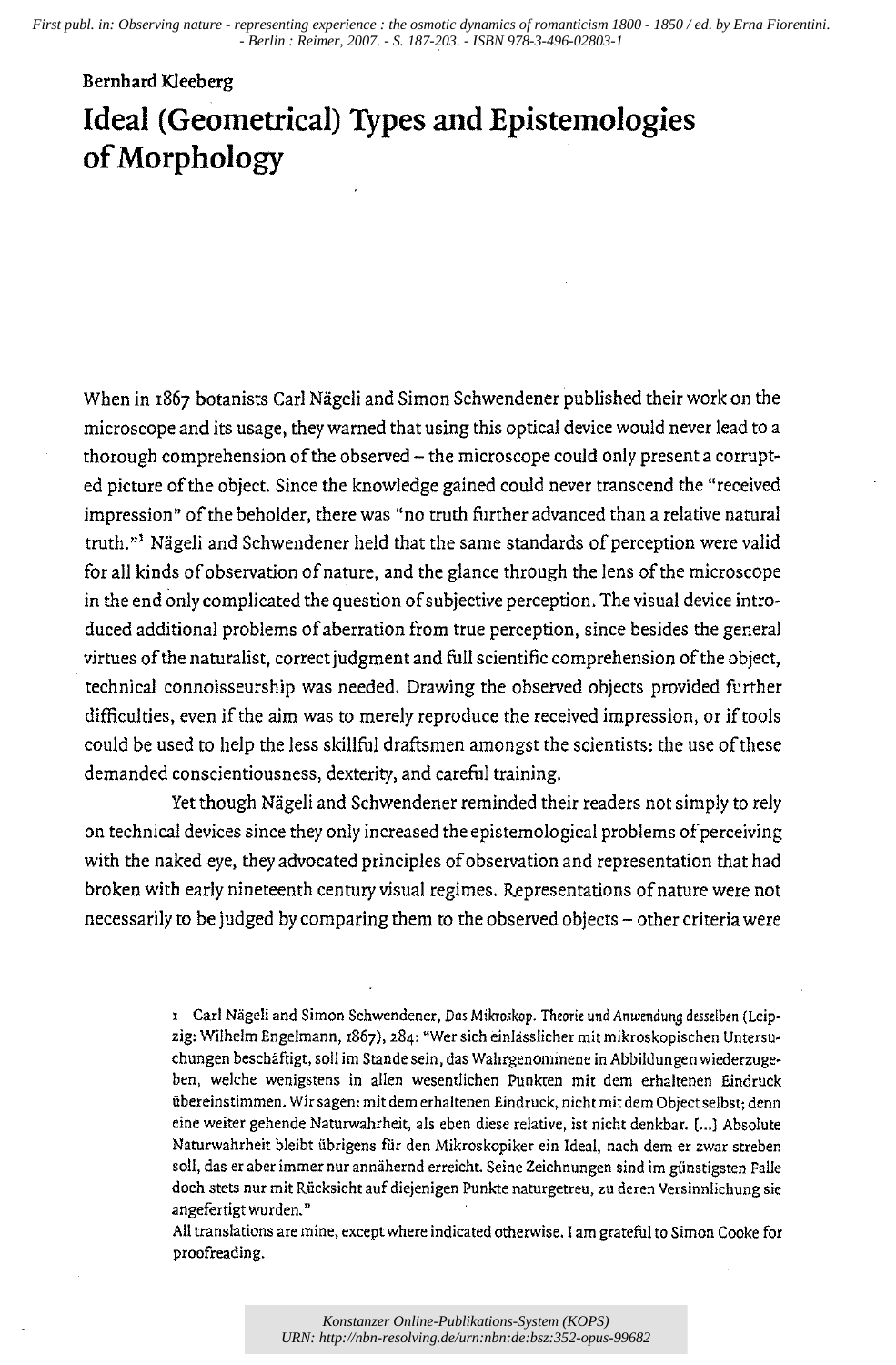accepted as well: functionality in respect to the aim of the scientist, uniformity in the standards of representation, or approximation to the perceived object.<sup>2</sup> Functional standards were related to the usage of the respective illustration within educational and research contexts, not to degrees of exactitude in representing a true or objective nature. For instance, meeting the explanatory aims of a scientist who wanted to point to a specific part of an object sometimes required including shadows and lights, while in other cases drawing merely a contour might be sufficient. Similarly, the epistemological value of "rational schematic" drawings depended on their functionality: their correct interpretation required uniform standards of representation, not necessarily likeness to nature in all its details. In order to show the right way through the labyrinth of nature, schematic drawings subscribed to one common principle of representation, regardless of what principle that might be - as practiced in cartography. In doing so, they could not at the same time be "photographically true to nature," thus could not follow the ideal of objectivity that "exact drawings" subscribed to.3

Detailed representations in the sense of a "photographical truth" followed the rule of approximation to the real object as perceived under the microscope. Here, every detail was regarded as relevant and had to be depicted. In order to achieve this, even connoisseurs needed mechanical instruments for exact drawing. Nägeli and Schwendener explain in minute detail how to use apparatuses that redirect reflections - prisms, the Soemmering mirror, or the *camera* lucida<sup>4</sup> -, and which technical skills were needed for the preparation of the object and to handle the microscope.<sup>5</sup> Otherwise, perceived features of the object might be mistaken for real qualities that in the end could turn out to be nothing more than mere deformations induced by the medium.

A famous example of how visual effects of the technical instrument could lead to misinterpretation was discussed by Nägeli and Schwendener's colleague, physiologist RudolfVirchow in his *Cellularpathologie:* when French zoologist Henri Milne-Edwards - an expert in microscopy - more than forty years earlier observed little "globules" in his microscopic preparations from plants, animals, and humans, he considered them as forming the elementary structure of organic life.<sup>6</sup> Virchow pointed out that Milne-Edward's

4 The authors do not single out the "best" instrument - this, they reckon, is a question depending on habits and training of the user, as there are disadvantages to all of the different devices, see Nägeli/Schwendener 1867 (as in note 1), 284-288.

5 Cf. ibid., 188-190, I94f., 288. The authors hint to the difference between mediated microscopic and observation with the naked eye: microscopic images displayed inner reflections and an intensification of light depending on the respective media used for conservation (glyc**erin, oil, etc.).** 

6 Henri Milne-Edwards, "Memoire sur la structure elementaire des principaux tissus or9aniques des animaux", Archives générales de medecine, série *1*, Nr. 3 (1823): 165-184; idem, "Recherches microscopiques surla structure intime des tissus oraaniques des animaux" Annales de Sciences Naturelles, t.9 (1826).

<sup>2</sup> Cf. ibid., 284-291.

<sup>3</sup> Ibid., 289-291. On the epistemological goal of being "photographically true to nature" and "mechanical objectivity" cf. Lorraine Daston and Peter Galison, "The Image ofObjectivity," Representations 40 (1992): 81-128.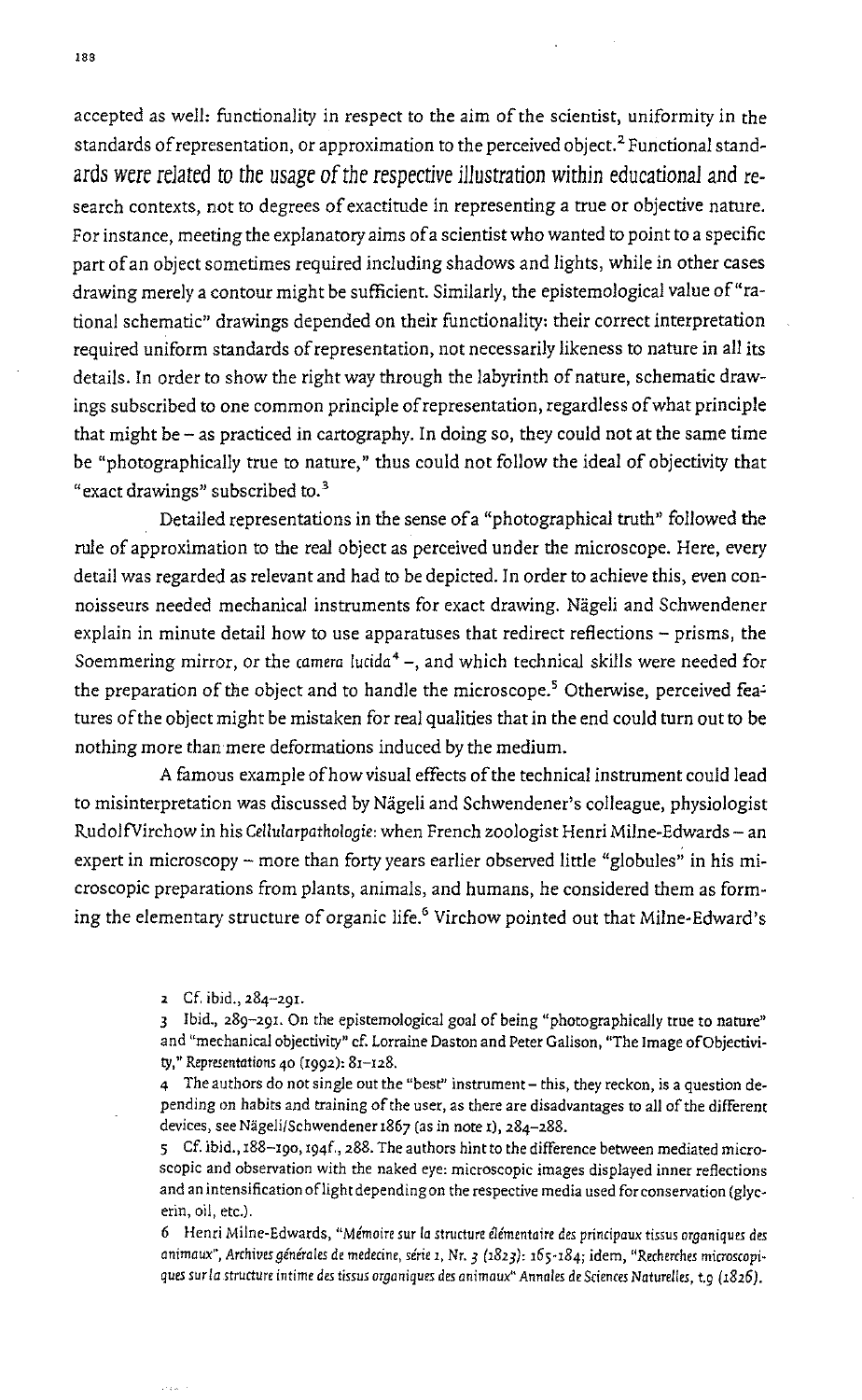observation had in fact been nothing but an optical illusion, induced by the medium: using mediocre instruments at full sunlight caused a dispersion oflight that led the observer to the impression "that he saw nothing but globules." But since *Naturphilosophie* had cherished globules as the elementary constituents of animal bodies, corresponding to the first origin of all formed matter, Milne-Edward's slip was not astonishing, Virchow remarked: "old views, in part from the last century" had prevailed in many areas of physiology, necessitating scholars to judge on basis of their own "perception of objects" ["Anschauung der Objekte"] – which sometimes could be misleading.<sup>7</sup>

This essay takes up Virchow's assumption that the observation of certain morphological entities depended not only on technical devices and their correct handling, but on what was accepted as true nature.<sup>8</sup> The mid-nineteenth century claim that mechanical instruments were necessary to represent objects in every detail, approximating nature 'as it really is,' the methodological option to follow functional rules and use 'artificial' standards of representation that could not be found in nature in order to single out relevant details of the observed - these maxims of observation and representation seem to differ considerably from earlier approaches. Early nineteenth-century naturalists observed in a divergent manner: they did not look for specific objects and their detailed morphological structure, but sought to infer ideal- or archetypes from the observed world of phenomena. These were regarded as true representations of nature, and often reckoned to be geometrically ideal stereometrical bodies. In idealist and romantic morphology, these ideal forms served as mediators between scientific knowledge and the aesthetic experience of narure: denoting the inner beauty of narure, its unity and progression, they provided support for the scientific significance of an aesthetic experience of nature, and interconnected organic individuality to the whole of nature. Epistemological uncertainties evoked by physiological concepts on the subjectivity of perception were met by stressing the similarity of the fundamental formative principles of man and nature, or the mutual dependence of scientific and aesthetic experience.

> 7 Rudolf Virchow, Die Cellularpathologie in ihrer Begründung auf physiologische und pathologische Gewebelehre [1858] (4th ed. Berlin: August Hirschwald, 1871), 22f.; I am grateful to EvaJohach for giving me a hint to this passage.

> 8 Laura Otis, Membranes. Metaphors of Invasion in Nineteenth-Century Literature, Science, and Politics (Baltimore et. al.: Johns Hopkins Univ. Pr., 1999), 7, has pointed out that while microscopists on a practical level "began seeing cells because ofimproved achromatic lenses, they also saw cells because, as their own descriptions indicate, the idea of a bounded individual as the unit oflife became culturally acceptable and appealing."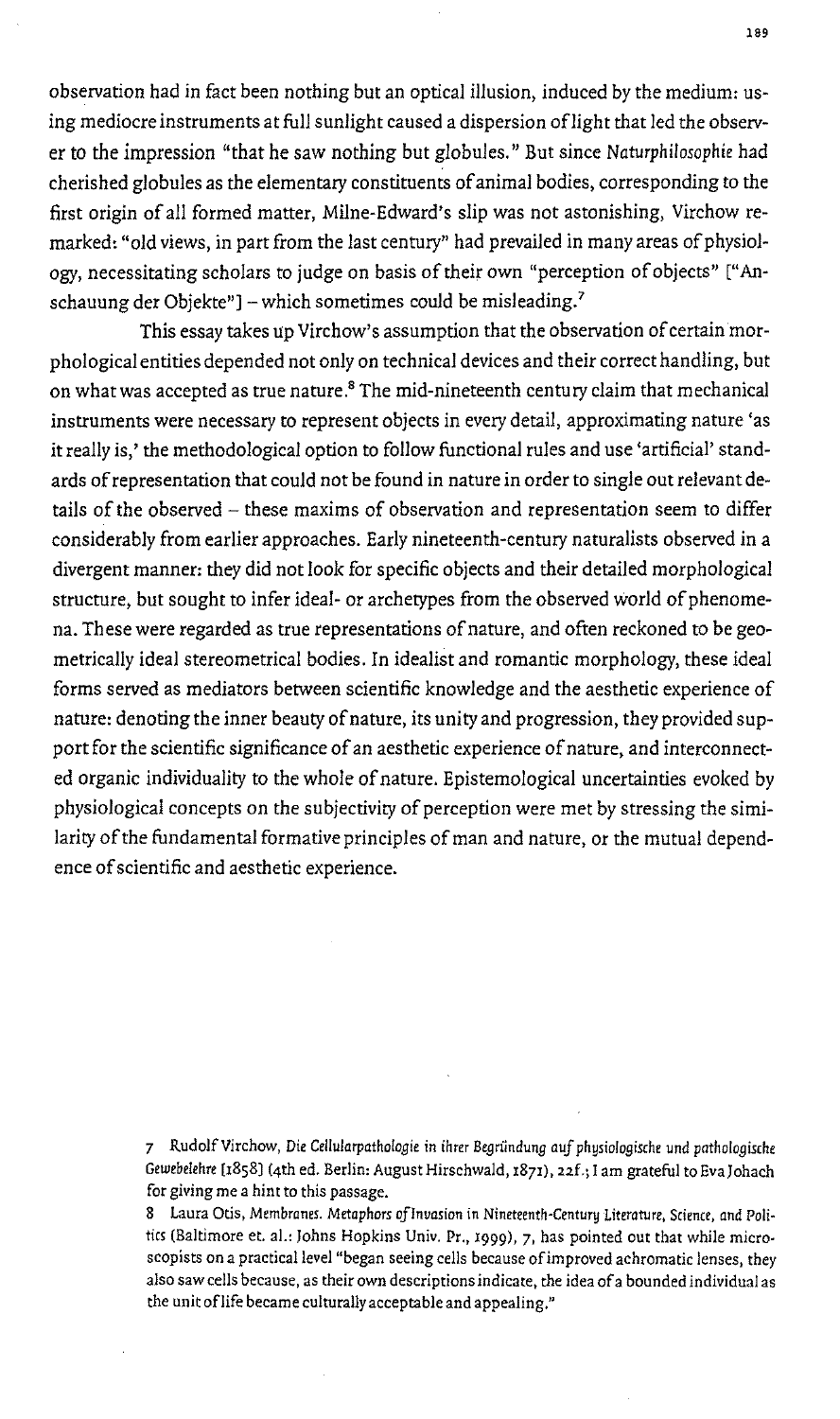## Ideal prototypes, flawed phenotypes

Following the platonic way from the diversity of nature to its unity and simplicity that I<sub>0</sub>. hann Wolfgang von Goethe had suggested in an aphorism,<sup>9</sup> concepts of ideal forms and their flawed appearances can be found in many *morphological* studies of the *early* nineteenth centuty. In his studies on the *morphology* of minerals, romantic natural philosopher and embryologist Lorenz Oken based his classifications on ideal geometrical constructions from platonic "basic shapes" that could be seen in *crystals.* Other means of classification, such as descriptions of their chemical element, *color* and dispersion, were of only secondary importance. Though a comparison between geometrical forms and *crystals* with their simple, regular and symmetric shapes (Le. cube, octahedron, dodecahedron) might suggest itself; Oken did not *only* refer to the outward appearance of crystals as "blunted" or "tapered:"<sup>10</sup> All observed natural phenomena, whether crystals, plants or animals, were "flawed," "anomalous," or even "monstrosities," whilst the "normal," that is, the perfect forms, represented their true nature:

> So vollkommen regelmäßig ausgebildet findet man aber die Crystalle selten in der Natur. *Wir haben* der Unvollkommenheiten derselben indessen *bisher* absichtlich nicht *erwiihnt*  [...], da wir hier, wie bey der Darstellung der Hauptverhältnisse der Thiere und Pflanzen und der Beschreibung ihrer Geschlechter und Gattungen, als deren Repräsentanten die normalen Gebilde und nicht die Mißgeburten betrachten.<sup>11</sup>

*Similarly,* Swiss botanist Augustine Pyrame de Candolle argued that regularities were to be found in inorganic as *well* as organic bodies, though in the latter there was no true symmetry in the mathematical sense, but *only* a "pathetic regularity" ["riihrende Regelmäßigkeit"].<sup>12</sup> Goethe's theory of metamorphosis opened up a way to conceive these deviations from ideal symmetry as something regular, by adding the dimension of time. Had de Candolle not based his organography on the notion of symmetry, thus suggesting that most of the botanical world broke with the basic principles of nature, Goethe

> 9 Johann Wolfgang von Goethe, Wilhelm Meisters Wanderjahre. Drittes Buch: Aus Makariens Ar*chiv,* in Werke *(Hamburger Ausgabe),* ed. Brich Trunz (Munchen: C. H. Beck, '998), vol. 8, 467: "Um sich aus der grenzenlosen Vielfachheit, Zerstuckelung und Verwickelungder modernen Naturlehre wieder ins Einfache zu retten, muß man sich immer die Frage vorlegen: Wie *wiirde* sich Plato gegen die Natur, wie sie uns jetzt in ihrer grogeren Mannigfaltigkeit, bei aller gründlichen Einheit, erscheinen mag, benommen haben?" On Goethe's view on nature in Wilhelm Meister and on Makariens Archiv see Safia Azzouni, Kunst als praktische Wissenschaft. Goethes 'Wilhelm Meisters Wanderjahre' und die Hefte 'Zur Morphologie' (Köln/Weimar: Böhlau, 2005), 194-207.

> ID cr. Lorenz Oken, Allgemeine *Naturgeschichtefor* alle *Stande. Erster Band: Mineralogie* und Geognosie (Stuttgart: Hoffmann, 1839), 33.

II Ibid., 126, my italics.

12 Cr. Augustine Pyrame de CandoJle, *Orsanographie vigitale* DU description raisonni des *organes*  des plo *ntes.* Pour *SeTvir* de suite *etdiveloppementa* la *Thiorie e1ementaire* de la Botanique, *et* d'introduction *a* la Physiologie *vegitale eta* la description des families (Paris: DeterviUe, ,827)' Goethe commented on this in *"Von* dem Gesetzlichen der Pflanzenbildung" (NaturwissenschaftlicheSchriflen *18I7- 1831),* in Samtliche *Werke no* ch *Epochen seines Schqlfens,*  vol. 18.2, 398f.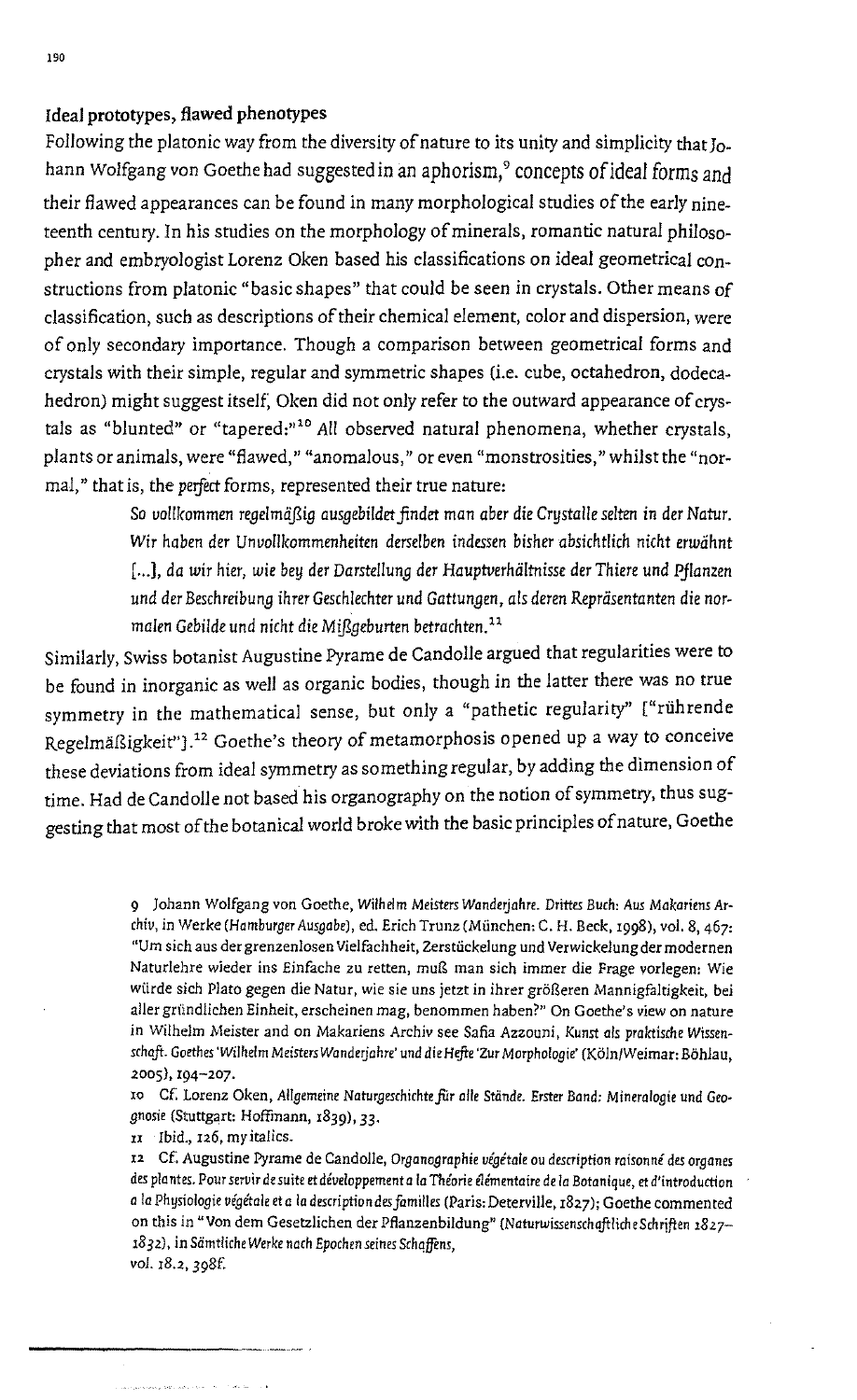would generally have agreed with him: indeed, Goethe conceded that plants did follow nature's intentions - but due to the principle of metamorphosis that governed the realms of the regular as well as the irregular.<sup>13</sup> Asymmetries only provided further insights into regular development from the universal to the particular, the differentiation of the primordial unity of the "ideal" or "archetype." Deviations from regularity in shape could be integrated into a concept of universal regularity, since the emergence of these appearances still followed regular *causes."* Phenomenal divergence from the prototype that often led to ill-informed classification had to be judged against two different kinds of underlying regularity: (1) regularity *of form,* concerning the archetype itself and the boundaries it imposed onto the development of an empirical individual, and (2) regularities *of morphogenesis,*  the laws of metamorphosis.

For instance, the "Urpflanze" as the common pattern enfolding into individual forms<sup>15</sup> could be inferred from a multitude of samples, and the "hidden law" from a continuous sequence of events.'6 Alexander Rueger has argued that Goethe's ideal of science was a "narrative structure," embedding a subject into a story, describing and explaining at once and thus realizing the "empiricist ideal of a theory that is not really separate from the descriptions of the phenomena." Applauding Baconian epistemology, Goethe had thought that "the unprejudiced collecting of observations and facts" would reveal the underlying principles, the "pure" or archetypal phenomenon.<sup>17</sup> For Goethe nature revealed itself directly to the observer only ifhe did not pre-select his objects. His ap-

> 13 Goethe, Pflanzenbildung (as in note 12), 478. On the emergence of different parts from the ideal archetype cf. Naturwissenschaftliche Schriften 1791-1797, in Sämtliche Werke (as in note 12), vol. 4.2, 193. Timothy Lenoir, The Strategy of Life: Teleology and Mechanics in Nineteenth-Century German Biology, Dordrecht: Reidel 1982, 59f., refers to the concern for symmetry as a principal characteristic not only of Naturphilosophie, but of its critics as weJI (e.g. 10hann Friedrich Meckel, Carl Friedrich Kielmeyer).

> 14 Cf. Goethe, Pjlanzenbildung (as in note 12), 398f:, my italics: "Wir *kbnnen* uns daher überzeugen, daß die scheinbaren Unregelmäßigkeiten der Pflanzen sich von Phänomenen ableiten, die beständig innerhalb gewisser Grenzen wirksam sind, fähig hervorzutreten, entweder gesondert odervereint, wie das *M!Jlgebaren* oder die Entartung gewisser Organe, ihr Verschmelzen unter sich oder mit andern, und ihre Vervielfältigung nach Regeln und **Gesetzen."**

> '5 There had to be an "UrpBanze" - how else would you be able to regard something as a plant, if they had not been formed after one common pattern, Goethe wrote in a letter in September 1787, after visiting the botanical garden in Padua; cf. Adolf Meyer-Abich, *Geistes,ge*schichtliche Grundlagen der Biologie (Stuttgart: G. Fischer, 1963), 87-90. Meyer-Abich himself argues in the tradition of idealistic morphology.

> ,6 On the "hidden law" cf. 10hann WOlfgang *von* Goethe, "Die Metamorphose der PBanzen" (1798), in Goethes Werke: Hamburger Ausgabe in 14 Bänden, ed. Erich Trunz (München: Beck, 1962), vol. 13, 64-101, 83. On sequences of events cf. idem, "Empirical Observation and Science" (1798), in Collected Works, ed. Victor Lange et. al. (New York: Suhrkamp, 1983-88) vol. II, 25·

17 Alexander Rueger, "The Cultural use of Natural Knowledge: Goethe's Theory of Color in Weimar Cassicism," Eighteenth-Century Studies 26/2 (1992/93): 211–232, 217ff.; cf. Goethe, Em-<br>pirical Observation (as in note 16), n.10.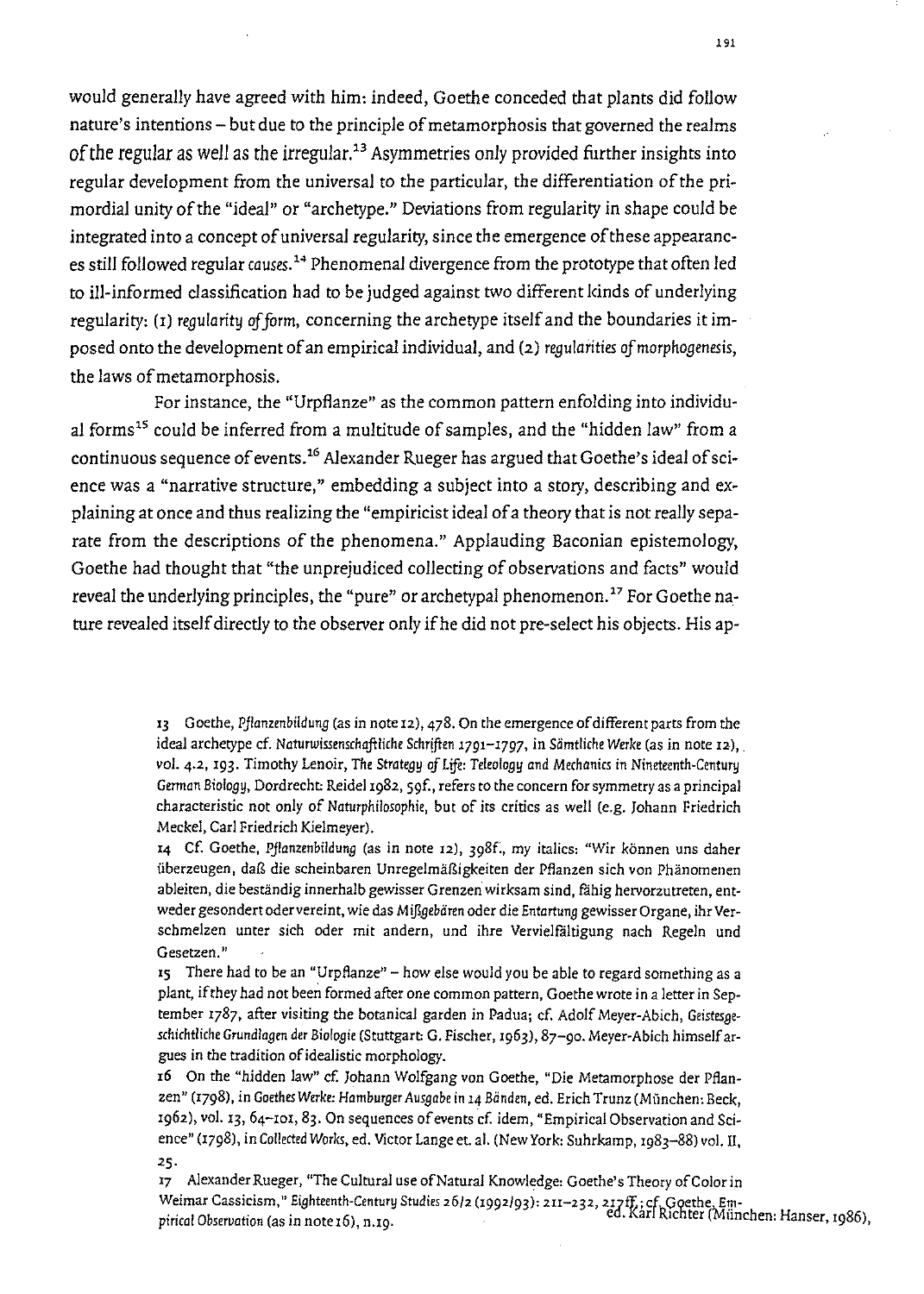proach thus followed what Lorraine Daston has described as the common practice oflate eighteenth and early nineteenth century botanists: they based their description of a species "on as wide a range of specimens as possible," and distinguished the "essential from the accidental, the normal from the pathological, the typical from the anomalous, the variable from the constant."'8 Particularly when illustrating specimens it was necessary to detect the hidden law inherent in all the individuals of one type in order to construct the "true," common form. In this respect there was little difference between artists and naturalists: both selected "the most beautiful, that is, the most general form of nature. »19

The dynamic concept of the enfolding archetype combined the platonizing notion of ideal shapes with the Aristotelian idea of stages of development, offering a basic but steadily transforming pattern. This fitted with the widespread concept of a vital force of development - the "Gestaltungskraft" (Karl Ernst von Baer) or "Bildungstrieb" (Johann Friedrich Blumenbach). Oken combined his notion of ideal forms with a developmental theory of nature, which he conceived to be riddled with inherent vital forces permanently creating organisms. The origin of all forms of life he saw stemming from marine slime, at first producing simple, cell-like organisms – the "infusoria," which then transformed into colonies and aggregates and, giving up their individual lives, into higher organisms.<sup>20</sup> The basic organic matter was no "bulky mash" but mucous vesicles  $$ small globules, gradually getting hollow. As a result of mutual compression within the united cell structure these "cells" according to mathematical laws further developed into  $a$  "rhombic dodecahedron as the ideal form."<sup>21</sup> Here Oken argued with his colleague, physician Dietrich Georg Kieser, who regarded the cell as a "completely organized and

> ,8 Cf. Lorraine Daston, "Type Specimens and Scientific memory", Critical Inquiry (Autumn 2004): 153-182, 166.

> 19 Cf. ibid., 168: the illustration showed an exemplar that never occurred in nature butwas thought to represent the essence of a species, an idealized, abstract exemplar called the "holotype:" In the course of the 19th century the term "type" changed from signifying an ideal "pattern ofform" or archetype to denoting natural particulars. Typespecimens were accidentally, not essentially representative samples of the species, "emphatically not prototypes or archetypes or anything else smacking of the Platonic." (ibid., 164) Instead of collecting numerous specimens and then constructing a holotype, botanists and illustrators around '900 described and depicted randomly chosen individuals and used a single, concrete specimen as the referring point for naming the species. Within this modern principle of representation, particulars were compared with particulars, not with universals - "the type of the species was typically no longertypical." (ibid., 176)

> 20 Cf. Lorenz Oken, DieZeuguny (Bamberg/Wiirzburg: I.A Goebhardt, 1805). Higher organisms are that of new organs or organ-systems, complexity is a token of the organism's level of development, the cell forming the elementary organ with specific geometrical form and physiological functions; cf. Ilse Jahn, "'Biologie' als allgemeine Lebenslehre," in: Geschichte der Biologie, ed. idem (jena et.aI.: Gustav Fischer, 1989), 290f.

> 21 Lorenz Oken, Allgemeine Naturgeschichte für alle Stände, Zweyter Band (Stuttgart: Hoffmann," 1839), I 3f.: "Man hat fruher gemeynt, die Grundmasse des Organischen sey ein unf6rmiger Brey, den man Breystoffnannte. !ch habe aber schon vor vielen lahren [cf. Oken 1805 (as in note 20)J zu zeigen gesucht, daß sie aus lauter Schleimbläschen bestehe, und mithin schon bey ihrem ersten Auftreten gestaltet sey. [ ... J Man kann den Anfang derorganischen Grund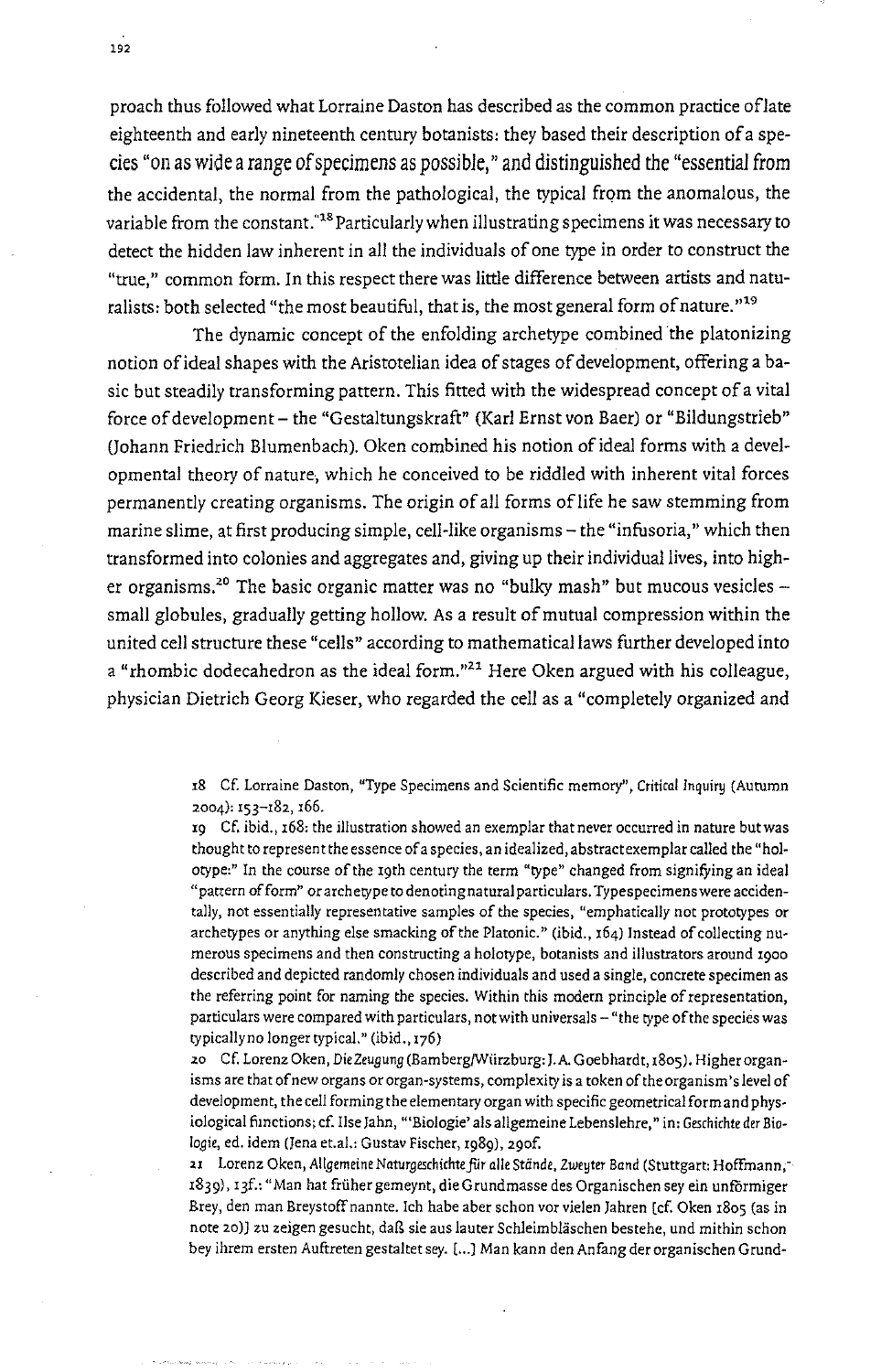individualized body," an "Urform," further developing through vertical (in plants) or horizontal (in animals) metamorphosis.<sup>22</sup> To focus the attention on a single organ and than follow its transformations through various forms in different organisms was a common practice in romantic natural philosophy, as Timothy Lenoir has pointed out. Like Goethe, Geoffroy Saint-Hilaire, Karl Friedrich Burdach, Carl Gustav Carus and other romantic naturalists interpreted developmental sequences of related organs on basis of the geometrical transformations of their basic forms.<sup>23</sup> In a passage reminiscent of natural theology, naturalist Hermann Burmeister for instance spoke of the "mathematical lawfulness" of shapes of leaves, in which "nature lays out an inexhaustible richness of forms and reveals the abundance of her imagination in this manifoldness, only limited by certain archetypes, in a marvelous way. $"^{24}$ 

Oken's description of the cell as a "globule" indicates that he conceived the smallest of all units  $-$  the primordial form of life  $-$  as having a distinct geometrical shape: it formed a sphere. Like most of his contemporaries he took the sphere to be the archetypical organic form, from which the variety of shapes emerged through processes of polarization and differentiation. The origins of life, physiologist Ignaz Döllinger put it in 1805, could be seen as a transition from an amorphic mass to a distinct form, its first product always being spherical like globules or bubbles.<sup>25</sup> Like Oken, Döllinger regarded "Bil-

> masse als weiche Puncte oder Kügelchen betrachten, welche allmählich hohl werden, indem sich durch Oxydation der Umfang verdichtet und das Wasser sich in der Mitte sammelt. "

> 22 Oken and Kieser had jointly published Beiträge zur vergleichenden Zoologie, Anatomie und Phusiologie (2 vols., Bamberg: Gobhardt, 1806/7). Kieser's ideas on the "Urform" and vertical and horizontal metamorphosis can be found in "Ueber die urspruengliche und eigentuehmliche Form der Pflanzenzelle," *Nova* Acta physico-medica Acad. Caes.-Leop. Nat. Cur 9 (18,8): 57-86. Besides Oken, Matthias Jacob Schleiden and de Candolle subscribed to Kieser's view. On Kieser, who was collaborating with Goethe and Schelling as well and wrote on typical themes of Naturphilosophie like micro-macrocosmic analogy and universal harmony, cf. Waiter Brednow, "Dietrich Georg Kieser, Sein Leben und Werk," Sudhoffs Archiv, Zeitschrift für Wissenschaftsge*schichte* Heft 12 (1970); Jahn 1989 (as in note 20), 292. For the history of Kieser's ideas on the dodecahedron cf. Lazarus WalterMacior, "The Tetrakaidecahedron and Related Cell Forms in Undifferentiated Plant Tissues," Bulletin of the Torrey Botanical Club, vol. 87/2 (1960): 99-138, 100. Interestingly, Macior during the 1950S still uses the *camera* lucida to draw cells (ibid., II4f.)·

> 23 Cf. Lenoir 1982 (as in note 13), 75-77. In contrast, morphologist von Baer had never treated shape and its geometrical transformations as fundamental, but in relation to functional laws. Furthermore, he had dismissed external symmetry of bodies as of little use in discussing internal structures.

> 24 Hermann Burmeister, Geschichte der Schöpfung. Eine Darstellung des Entwicklungsganges der Erde und ihrer Bewohner. Fur die Gebildeten *oiler* Stande (5th ed. Leipzig: Wigand, 1854), 339f.

> 25 Ignaz Dollinger, GrundrlJl der Naturlehre *des* menschlichen Or8anismus. zum Gebrauche bey *seinen*  Vorlesungen entworfen (Bamberg et. al.: Goebhardt, 1805), 23f., 33ff. Since globules had to be classified as standing in between the solid and the liquid, the transition occurred due to solidification. Because of their fragile character, bubbles in experimental physics since the mid nineteenth century (Maxwell, Faraday, etc.) served as models for air molecules and ether. Robert Chambers in 1845 spoke of the "dew-drop" as "picture of the world" in physics, depicting formation and arrangement of the solar system: cf. Simon Schaffer, "A Science Whose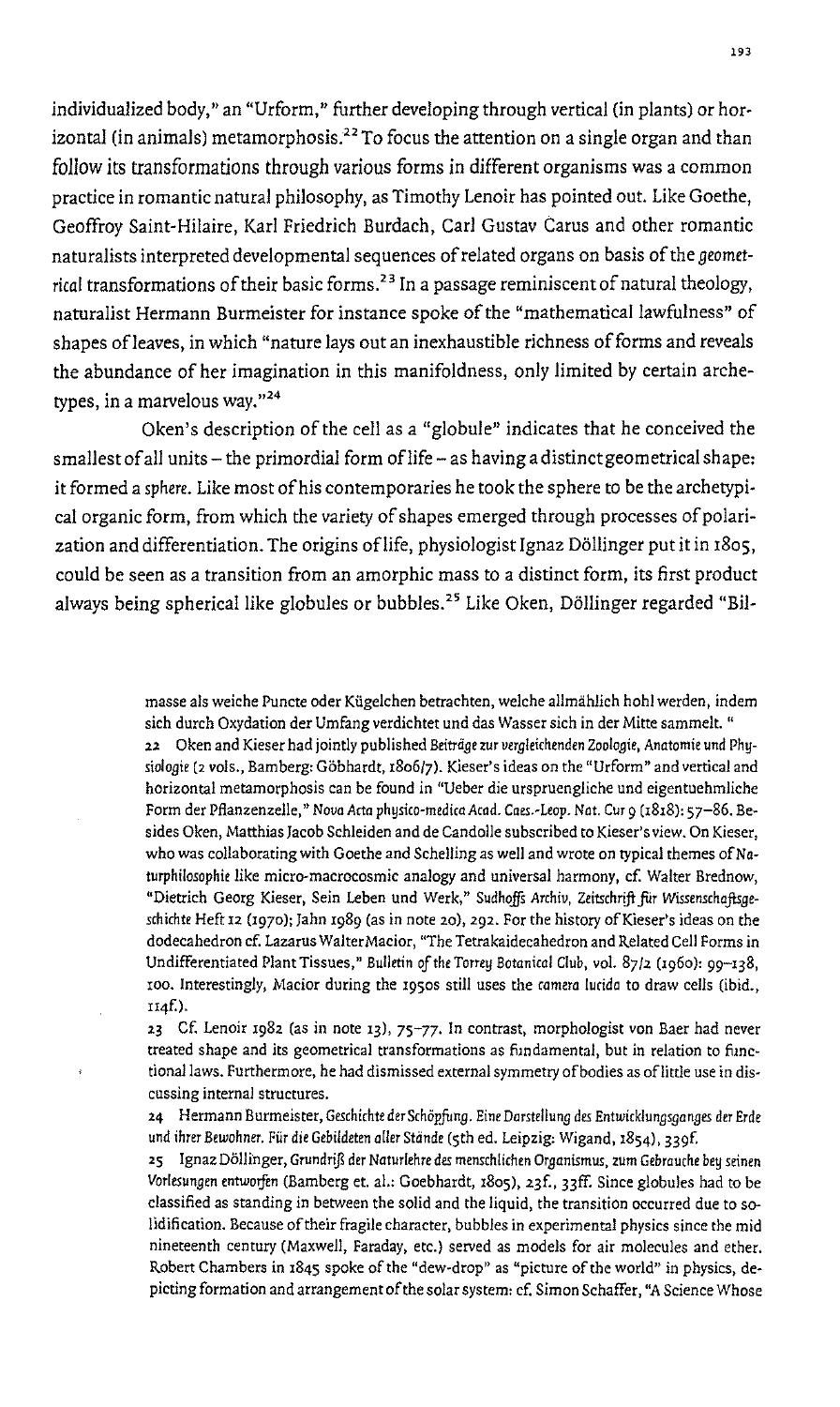dung" as the primordial activity of the universal organism of nature. Both drew heavily on Friedrich Wilhelm von Schelling's principle of polarity as the driving force of the morphogenetic process that led different *parts* to form an organic whole. 25 Yet in contrast to Oken, Döllinger was concerned to develop observational techniques capable of eliminating speculation. While "pure philosophy is immediate knowledge of the Absolute," Döllinger wrote in 1805, "knowledge of finite things," "could only be provided by experience." The construction of physiology had to follow the path from observation to philosophical reflection.<sup>27</sup>

Yet there was more to these ideal shapes than representing observed cellular or microorganismic material. Romantic Naturphilosophie conceived the sphere as the ideal of unity and simplicity, underlying the micro- as well as the macrocosm. Though romantic naturalists like Carl Gustav Carus underlined the importance of accuracy in observation and description, they did so not for sake of particular details, but to supply an exhaustive basis from which universal principles could be inferred. According to Carus, the smallest possible morphological unit had to be deduced from a most simple and primordial universal form that lay hidden beyond the realm of the visible, a geometrical "Form an sich."<sup>28</sup> Following the "great law of genesis," the progression from the universal to the particular, there was only one body that met these criteria: "The spherical shape or the globe." "Die Kugel ist somit das wahre Zero der Formenwelt."29 From this "Urform" all

> Business is Bursting: Soap Bubbles as Commodities in Classical Physics," in Things That Talk: Object lessons from Art and Science, ed. Lorraine Daston (New York: Zone Books, 2004), 147-192, 164.

> 26 For the principle of polarity see Friedrich Wilhelm van Schelling, "Van der Weltseele" (1798), in Schellings Werke, 2. Hauptband: Schriften zur Naturphilosophie 1799-1801, ed. Manfred Schröter (München: Beck, 1927), vol. I, 635-637. Döllinger adopted the principle in Über die Metamorphose der Erd und Steinarten aus der Kieselreihe (Erlangen: Iohann Iakob Palm, 1803). Cf. Lenoir 1982 (as in note 13), 66f.: For Döllinger, "nature as originally undifferentiated unity containing within it various dimensions of potency related to one another by polar oppositions. These polarities provided the mechanism for the material genesis ofform [ ... J." Though Dollinger by and by turned away from his earlier speculative approach, he followed the goal of constructing a dynamical morphology, and regarded life as "in essence *activity*, motion, re**ciprocal** interaction giving **rise to form."**

27 Dollinger 1805 (as in note 25), cit. after Lenoir 1982 (as in note 13), 70.

28 Carl Gustav Carus, Natur und Idee oder das Werdende und sein Gesetz. Eine philosophische Abhandlung für die specielle Naturwissenschaft (1861) (repr. Hildesheim et. al.: Olms, 1990), 39ff.; For insights into Carus I am indebted to Ingrid Wurst.

29 Cams 1861 (as in note 28), 4I.lts primordial motion being rotation, as "das Hervortreten alles Besonderen immer nur eben durch innere Differenzierung allgemeinen Aethers moglich war, und da auch fernerhin und fortwährend alles organische Werden und Wachsen stets und allein durch innere Differenzierung eines vorher mehr oder weniger Indifferenten zu denken ist [...], so daß, streng genommen, es eigentlich überhaupt nur innere Bewegung giebt, insofern das Weltganze stets als ein an sich unendlicher Organismus gedacht werden muß" (ibid., 56). Inner and outer motion, whether of the earth ("Weltkörper"), blood, the turning of the wheels, or machines were all expressions of eternal divine thoughts, following eternal laws (ibid., 59).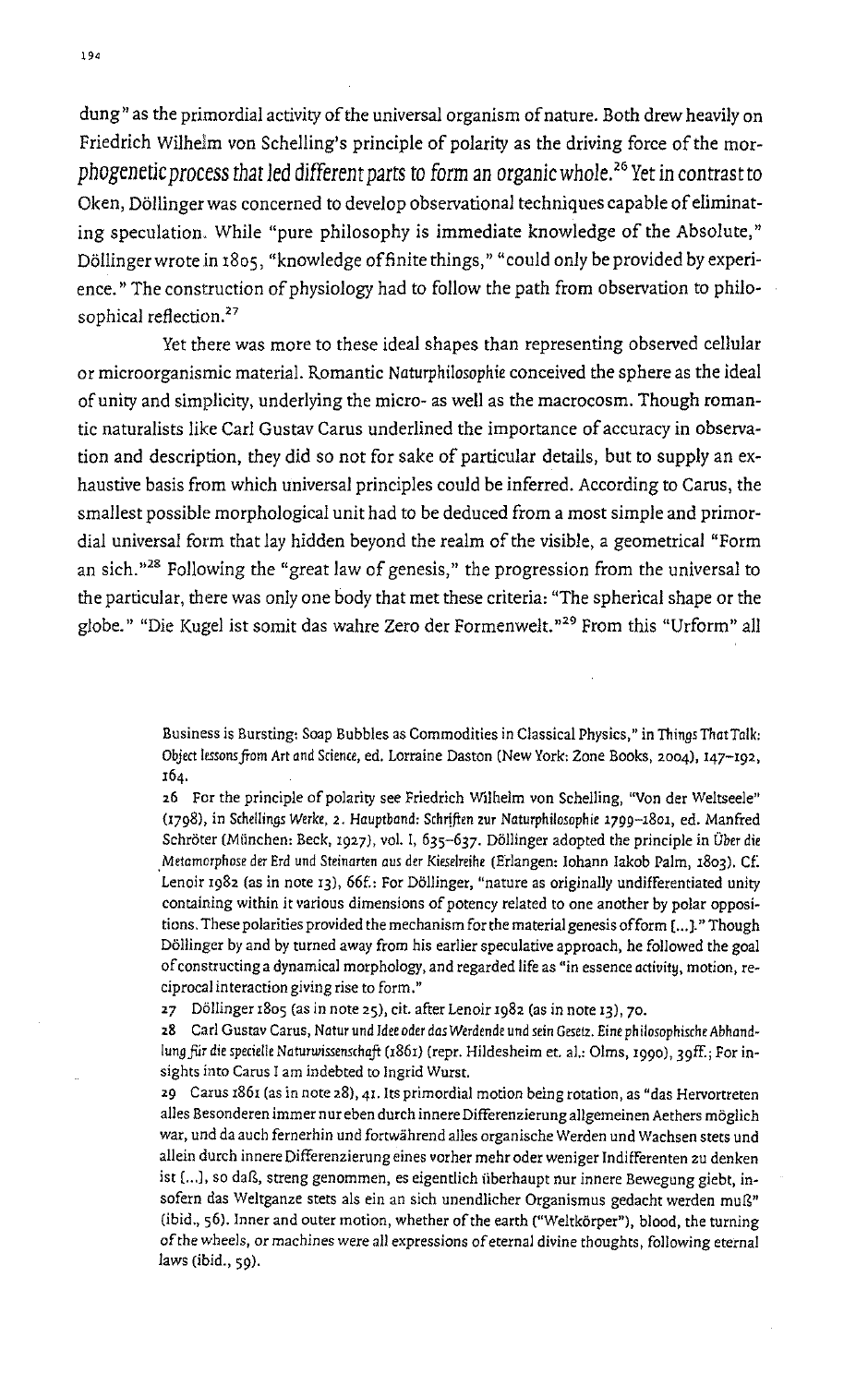other forms evolve in a spiraling movement of the great chain of being,<sup>30</sup> either by contraction or by expansion: Contraction leads to the platonic shapes - to the cube, then to the octahedron, the dodecahedron and so forth. Expansion leads to the form of the egg, followed by the cone and the cylinder, $31$  furthermore developing into irregular bodies. Hence, the higher developed an organism, the less obvious its geometrical form. The early stage of development of the human body, for instance, has spherical shape – while enfolding, it constantly and gradually gives up strict mathematical form. While the morphogenetic development of higher organisms starts from the simple and universal form of the sphere, primitive organisms emerge from irrational forms, as could be seen in the shape of the infusoria.<sup>32</sup> Yet, Carus like Schelling and Oken emphasized that regular, symmetrical, that is: rational forms were to be found everywhere in nature, even when a body seemed to be of arbitrary shape. Regularity might be revealed by looking at detailsdemanding *accurate* representation -, but this observation had to be guided by knowledge of the morphogenetic laws. Having microscopically examined and drawn a "volvox globator," a globular proto-organism, he stated that this strange kind of being, looked at in a drop of water, was like a "Weltkörper," calmly rolling about.<sup>33</sup> On the other hand, a line drawn on paper, when looked at through the microscope, seemed to be merely a "disordered amassing of spots of ink," though its real essence lay in being a line: thus, the "phantasmagorias of the senses" had to be transcended, the observer in a platonic manner had to trace the significant behind the insignificant, "the [prefactual) behind the factual."34

> 30 The natural chain of being transforms in the eternal metamorphosis, a spiraling movement(ibid., 60f.). Carus refers to Schellingand Goethe, who, foIlowingCarl Friedrich Phillip von Martius, in "Über die Spiraltendenz," in Sämtliche Werke (as in note 12), vol. 18.2, 480ff., speaks of the spiraling tendency as the productive principle of life (ibid., 482).

> 31 These morphological developments demanded philosophical admiration, the "deeply symbolic" primordial form of the egg being reflected in Egyptian and Greek mythology. Sphere and egg related like "zero and number," "fundamental ability and real action", see Carus 1861 (as in note 28),47. Goethe made reference to Carus' description of the primordial shape of the sceleton as a "Hohlkugel-Schale," and to the egg-shaped "Urform der weichtiere," which in the respective illustration is depicted as a sphere - similar to the primordial vertebra ("Urwirbel"), which he drew in globular shape: cf. Goethe's fragments on Carus' "Von den Ur-Teilen des Schalen- und Knochen-Geriistes" and "Dber die Urform der Schalen kopfloser und bauchförmiger Weichtiere", in Sämtliche Werke (as in note 12), vol. 12, 285ff. and 250ff.

32 Cf. Carus 1861 (as in note 28), 42.

33 Protoorganisms like these form a distinct realm of organism in between plants and animals, the "medium and original" realm of organisms: cf. Carl Gustav Carus, Lebenserinnerungen und Denkwiirdigkeiten (1865/66) (Weimar: Kiepenheuer, 1966), 517.

34 The German phrase is a pun: "( ... J hinter aUem Sachlichen dem Ursachlichen nachzuspiiren" (ibid., 174). The passage on the line seen through the microscope stems from a letter to Ida von Lüttichau (ibid., 86). In Die Proportionslehre der menschlichen Gestalt, zum ersten Male morphologisch und physiologisch begründet (Leipzig: Brockhaus, 1854), Carus argues in the psycho-aesthetic, physiognomic way that body and mind (and their interrelations) could be described in mathematical and geometrical terms. Round and square geometrical figures had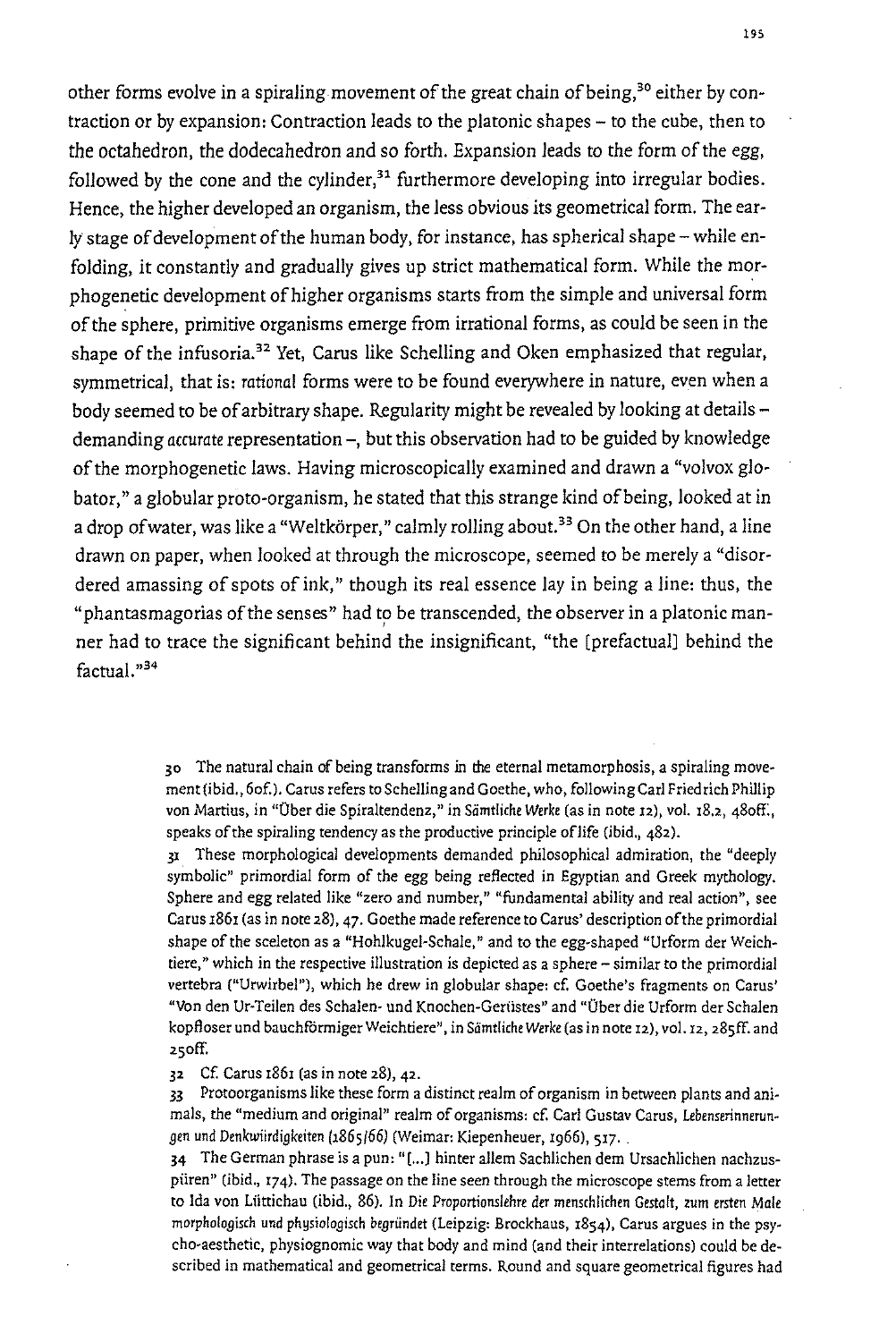## Nature observes itself: direct representation

According to romantic natural philosophy, observation of empirical objects could not guarantee true knowledge about nature. Still true *knowledge* was possible, substantiated by a structural isomorphism rooted in the analogy of micro- and macrocosm. Within this pattern of thought, the formation of organic bodies directly corresponded to cognitive processes. As Carus put it with Schelling in his *Grundziiae allaemeiner Naturbetrachtuna,* the "zero" was the primordial unity of organisms as well as of ideas, *divided* into poles of "plus and minus."35 All possible cognitive oppositions included in the initial unity could be uncovered by examination of the inherent polar structure of thoughts. The cognitive principles in man, the process of developing thoughts, concepts, and terms, equaled the universal principles of morphogenesis, since man was a microcosmic analogon to cosmic unity. The whole world a Jiving organism, the aim of all scientific investigations was the recognition of nature's unity in its underlying idea. All scientific cognition therefore would have to move from the universal to the particular, from the "most simple to the most complex" and is hence labeled "organic cognition" ["organische Erkenntnis"J.36

This concept of organic cognition implied the possibility of gaining knowledge about nature by means of an *intuitive, direct perception,* the observer and the observed based on the same structuring forms and following the same natural laws. As Karl Friedrich Burdach put it in his lecture Über die Aufgabe der Morphologie, "we are not blind products of structuring forces," but subjects and objects of life at the same time - "in us the *world* comes to self consciousness, to selfintuition ['Selbstanschauung']:"

> The unity at the basis of the phenomena lies in the essence of our reason, therefore, prior to and *independent of* all *experience. Reason* is *precisely the* point *where nature arasps itself* as

> their equivalents in human psychology: "round types" denoted the genius, since it was the form of life and the "Urform aller organischen Gestaltung." Square forms in contrast resembled crystals and pointed to active and energetic types.

> 35 Carl Gustav Carus, Grundzüge allgemeiner Naturbetrachtung (1823) (Darmstadt: Wissenschaftliche Buchgemeinschaft, 1954), 37. Older systems of classification were thus replaced by an "ideal-genetic" model, which tied change in nature to an ideal unity and a progressive movement from the universal to the particular.

> 36 Carl Gustav Carus, Organon der Erkenntnis der Natur und des Geistes (Leipzig: Brockhaus, 1856), xi. In his System der Physiologie, Dritter Theil (Dresden/Leipzig: Fleischer, 1840), 484, Carus further elaborates the development of "organic ideas" in connection with the polar division of a magnetic stick. In Carus 1861 (as in note 28),55, heendorsesScheIling's ideas: "Alle Bewegung und Thätigkeit, alle Lebensregung, auch die der Natur, ist nur ein bewußtloses Denken, oder geschieht in der Form des Denkens; je mehr aber in der Natur das gesetzmäßige sich zeigt, desto geistiger erscheint ihr Wirken. Die optischen Phänomene z.B. sind somit schon ganz eine Geometrie, deren tinien das ticht zieht, und eine vollendete Theorie der Natur (Naturphilosopbie) *wiirde* diejenige sein, ktaft welcher die ganze Natur in eine Imelligenz sich auflöste [...]," and also refers to Plato: "The permanently moved never dies [ist unsterblich]."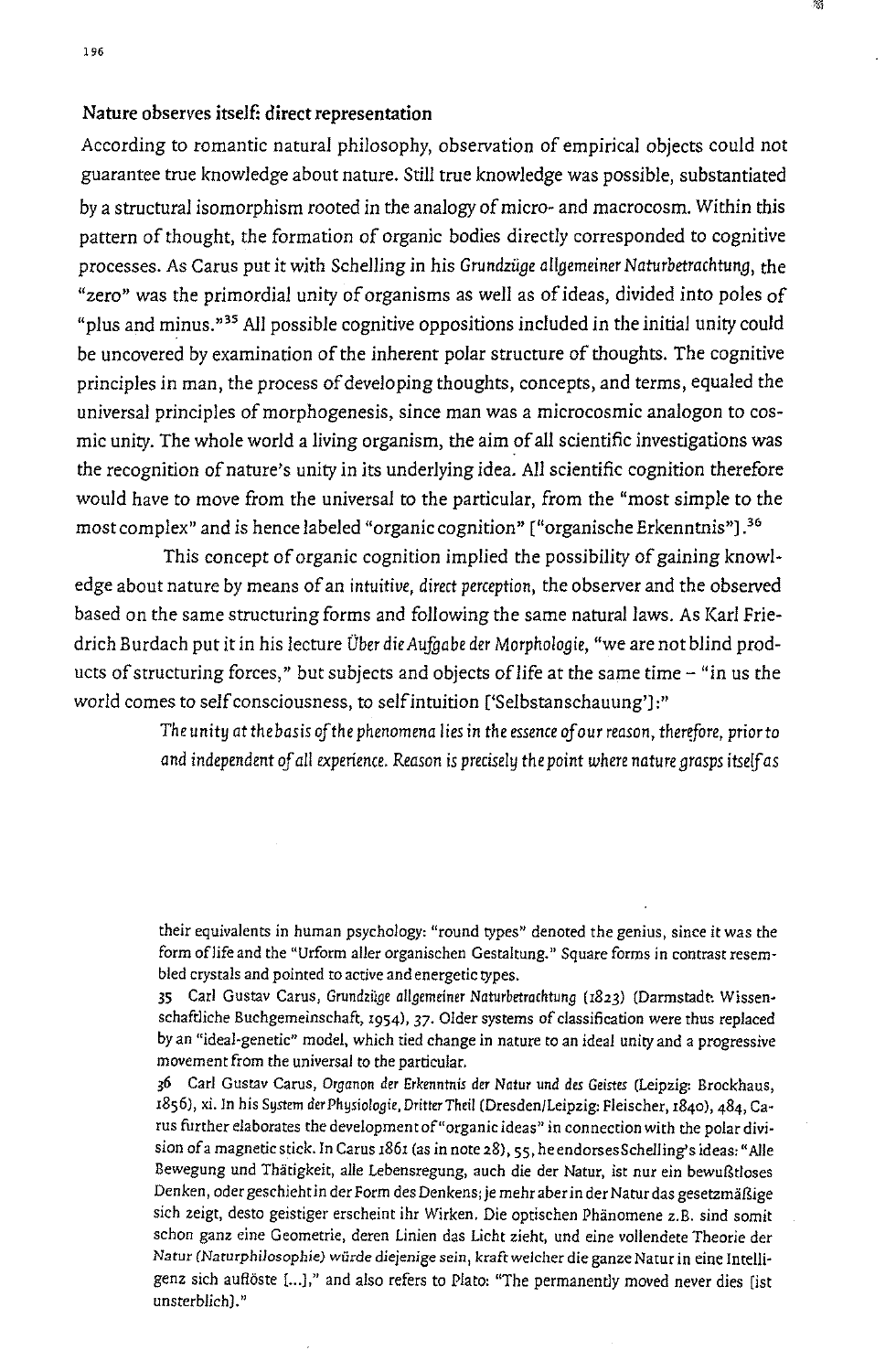a *whole, where bein9 comes* to *the hi9hest* and *truest consciousness ofitseU: where individu-*

al beings are raised to universal being and its innermost essence becomes objectified. <sup>37</sup> *With* nature represented directly in human reason, truth is substantiated by man as an organism, his thoughts matching with the structures of nature, his intellectual intuition hence serving as a basis for scientific knowledge.<sup>38</sup> For Carus, it was the unifying cosmological principle of the sphere that not only connected the realms of human and natural development, but the perceived to perception: the "primordial idea" or "thought of God" pointed to an isomorphic relation of the harmonious household of nature and human perception.<sup>39</sup> Here Carus like other romantic naturalists followed the antique idea of theo*rfa tou* kosmou, denoting the unity of the divine, the natural and the rational. 40 Within this kind of reasoning, *mundus* sensibilis and *mundus* intelli9ibilis could be apprehended in one act of contemplation that bridged the gap between perception and comprehension. Neither was there a border between the true and the beautiful, between rational and aesthetic perception of nature: beautiful nature represented true nature, the harmony, purposefulness and order of which guided the eye of the beholder towards something that could not directly be observed. This "theoretical experience" aimed at knowledge of nature as a whole, not at individual and particular phenomena. As a "twofold perception," it transcended the sensorial world by a "leap from the visible to the invisible," as Ruth Groh has pointed out.<sup>41</sup> If "observation" is understood as a kind of selective perception,<sup>42</sup> based on

> 37 Karl Friedrich Surdach, Dber die *Aufgabe* der *Morphologie* (Leipzig: Dyk, 1817), 7 and '9-2'; cit. from Lenoir 1982 (as in note 13), 74; cf. ibid., 69, on the intuitive understanding of life as an activity that man according to romantic Naturphilosophie has as "the fullest expression of the unity at the basis of nature."

> 38 Dietrich *van* Engelhardt has pointed to this concept in Hegel and Schelling: *"Naturphilo.*  sophie according to Schelling 'is nothing but physics, but it is only speculative physics.' The correctness of the philosophical constructions is demonstrated by the 'coincidence of the product appearing in experience with that which has been constructed'." Cf. Dietrich von Engelhardt, "Science, Society and Culture in the Romantic Naturforschung Around 1800," Nature *and Society* in *Historical* Context, ed. Mikulas Teich, Ray Porter, Bo Gustafsson (Cambridge et. al.: Cambridge Univ. Pr., 1997), '95-208, '96, citing F. W. J. Schelling, "Einleitung zu dem Entwurf eines Systems der Naturphilosophie" (1799), in Schelling 1927 (as in note 26), vol. II, 274; Schelling, "Ueber den wahren Begriff der Naturphilosophie" (1801), in Schelling 1927 (as in note 26), vol. IV, 30.

> 39 The "Ure!ement" is the ether, its primordial motion the motion of life: "Entstehen und Vergehen, Handeln und sich Verwandeln nach einer eingeborenen Idee, einem Gottesgedanken [...]" (Carus 1861 (as in note 28), 54); cf. ibidem., 136: "Es gibt keine andern menschlichen Werke, keine andem Werke der Kunst, als die mitden Werken der Natur nach ein und demse!ben Gesetze vonstatten gehen."

> 40 Cf. Ruth Groh, "Van Eyck's Rolin· Madonna as a Response to the Crisis of Medieval Universalism. An Approach from the Aesthetics of Nature" *Compar(a)ison* 2 (1998): 57-77, 60. Martin Seel, Eine Ästhetik der Natur (Frankfurt a.M.: Suhrkamp, 1991), 73 and 78, speaks of "metaphysics of contemplation," interpreting the contingent as revelation of the eternal.

41 Groh 1998 (as in note 40), 57.

42 Martin Mahner and Mario Bunge, Foundations of Biophilosophy (Berlin et.al.: Springer, '997),71.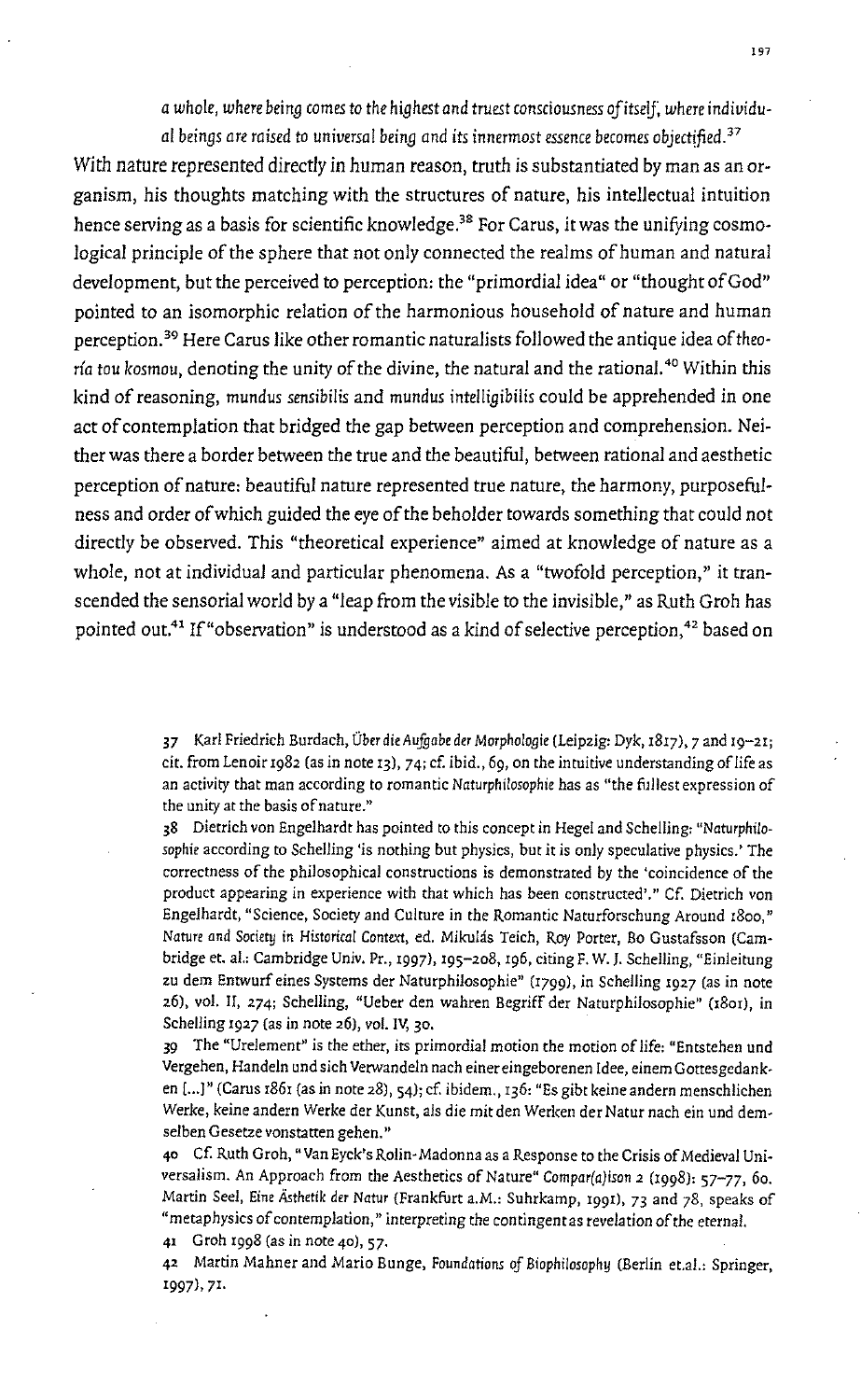a set of *theoretical* preconceptions about nature, *theoretical experience* of nature did not distinguish between perception and observation.

The idea ofa direct perception of the hidden laws and ideal forms behind the surface of phenomena thus can be considered *intuitive knowledge.* Nature and knowledge based on the same structures and *following* the same formative laws, romantic naturalists like Carus, Johann Baptiste Spix, Karl Hinrich Lichtenstein, and others used circle diagrams as a cJassificatory schema, scientific representation being structured by *poles,*  equators, meridians and latitudes: "Depicting the system of animals in circle diagrams and other harmonic geometrical figures corresponded to the natural philosophical striving to deduce mathematical laws, which sometimes met with 'Pythagorean mysticism of numbers'.<sup>"43</sup> As the romantic philosopher Adam Müller pointed out: "All science has globular form."<sup>44</sup> Within the context of Müller's romantic morphology of human society, the sphere, equaling the absolute, equaling the archetype, could directly be grasped by aesthetic intuition, just like in Carus' organic cognition: the "spherical totality of economic objects" was symmetrically arranged like the different organs of the human body "in the eyes of the *illustrator:"* 

> Sobald aber die Verhältnisse der Dinge untereinander betrachtet werden, und diese Verhält*nisse* sich *gleichfalls untereinander wieder* zu *grofteren Verhultnissen gruppieren undfogen,*  gliederweis sich wie die Organe des menschlichen Körpers vor den Augen des Zeichners ord*nen,* und *sich zuletzt eine unendliche Symmetrie, ein gliickliches Gleichgewicht* in *alien*

43 Jahn 1989 (as in note 20), 297f; Jahn hints to Carus' circle diagrams, wherein the variety of forms were thought to increase, the more remote the organism was to man. Johann Baptiste Spix (1815) relied on circle diagrams for classification, and so did Karl Hinrich Lichter. stein in a lecture in 1834/35. Zoologist F.F. Kaupp based his system on the number five and depicted it in form of a pentagram (1844), Georg August Goldfiiss (1817) chose the form of an egg, within which 12 classes of animals are harmonically integrated. Ludwig Reichenbach followed Oken's quaternary system (1852), which could be found "within nature itself." Charles Darwin dealt with similar diagrams created by William Sharp MacLeay or Louis<br>Agassiz.

44 Which is the "eternal scheme of all earthly matters and works for the Christian philosopher." Müller also followed Schelling's idea of polarity and conceived a general theory of oppositions within a spherical whole. He envisaged a "theory of the sphere" for the unfinished third book of his Lehre vom Gegensatze, to which he hints in the programmatic fragment from 1812, cited above: Adam Müller, *Vermischte Schriften* (Wien: Camesiner, 1812), vol.1, 378f. Müller alludes to the romantic "Bewußtseinstheologie" of Friedrich Schleiermacher, who  $\tan a$  direct link between the individual consciousness and God, cf. Friedrich Schleiermacher, *Vber* die RdlglOn: Reden an die Gebildtten unter ihren *Verachtern* (Berlin: Vnger, 1799). Man was thus able to intuitively grasp the whole of the universe, to feel the infinite through the finite.<br>Similarly, Müller speaks of the man as susceptible to the "revelation" of the "whole of nature," which in its "holy, infinite motion is God", cf. Adam Müller, "Vorlesungen über das<br>Schöne," Phöbus. Ein Journal für die Kunst 2 (1808): 35–42, 37, 41; 3 (1808): 3–20.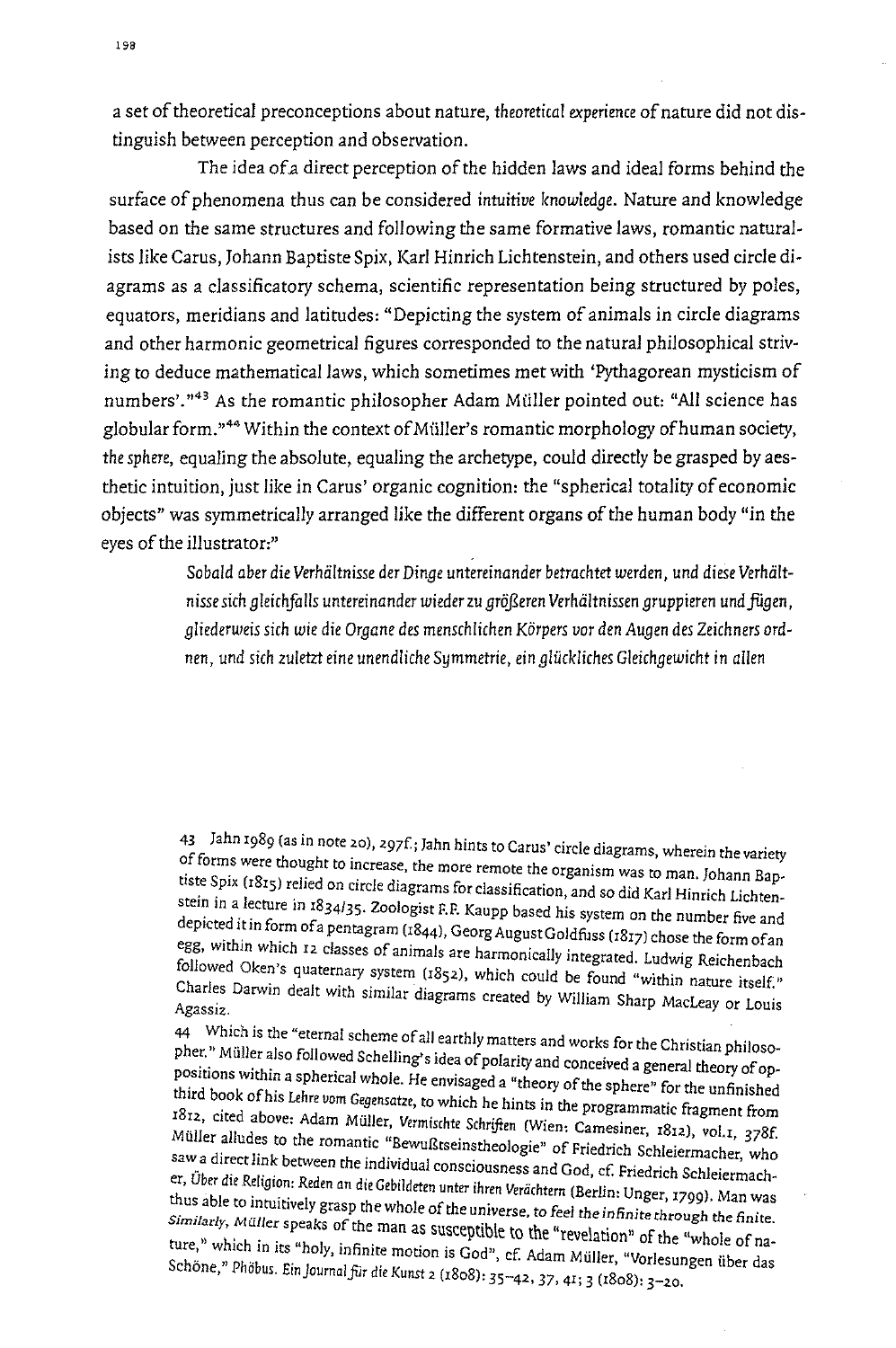*Teilen* ojfenbart, dann *ist ein deutliches* Bild *des Ganzen mOBlich, ein* Bild, *wo* man mit den arößeren

*formt werden. 4S* 

It was as if the objects spoke for themselves, being self-evident in their harmonious geometrical form: the spherical arrangement triggered an *aesthetic* access to the inner "mathematical law of formation" underlying "all works of nature, art and civil society," and thus supported scientific knowledge.<sup>46</sup> Here again, Goethe's aesthetics of nature is evoked, since there was not only a "comfort in the internal regularity and consistency of nature,"47 but geometry with Goethe was regarded "as the actual warrantor of this completeness [i.e. of science and aesthetic in the formative capacity] and of the satisfaction of science.<sup>"48</sup>

Investigations into the realm of form that stood in opposition to romantic *Naturphilosophie* and instead followed in the "teleomechanical" tradition of Kant and Jakob Friedrich Fries, more clearly differentiated between scientific observation and aesthetic perception.<sup>49</sup> Approaches like that of Matthias Jacob Schleiden or Johannes Müller

> 45 Adam Müller, Versuche einer neuen Theorie des Geldes (1816), in Nationalökonomische Schriften, ed. Albert Josef Klein (Lörrach: Albert Kern, 1983), 76, alluding to Philipp Otto Runge, *Farben*kugel oder Construction der Verhältnisse der Farben (Hamburg: Perthes, 1810). In his Betrachtungen bey Göthes- und Runges-Farbentheorie, in: Ausgewählte Abhandlungen, 387f., Müller proposes the idea that the calor-sphere is the scheme of all moral and literary critique, depicted in Runge's order of all pure colors around the equator of a sphere and their tones up to the poles of pure white and black. On the spherical totality of economic objects and their development according to spherical harmonic order cf. Müller 1983 (as above), 205f. Similar to Müller, natural philosopher Henrik Steffens interpreted society and historical change in analogy to formative natural forces, cf. Engelhardt 1997 (as in note 38),201.

> 46 Muller 1983 (as note 45), 144. On the self-evidence of geometrical shapes cf. Lorraine Daston, "Introduction," in Daston 2004 (as in note 25), 12.

> 47 Goethe in 1807 wrote in his notebook: "Trost in der innern Regelmiiaigkeit und Konsequenz der Natur." Cf. Werke (as in note 9), vol. XVII, 626, vol. XVIII, 1135; cf. Hans Blumenberg, Die Lesbarkeit der Welt (Frankfurt a.M.: Suhrkamp, 1986), 227.

> 48 Müller 1983 (as in note 45), 252: "Wenn daher einige wenige größere Seelen für die Wissenschalt die kiinstlerische Form reklamiert haben, so ha ben sie damit etwas viel Hoheres als die äußere Geschliffenheit oder die Eleganz des Gewandes gemeint. Sie haben das zum Denken so gut als zum Dichten unentbehrliche bildende Vermogen zuriickverIangt; und meine Elemente der Mathematik werden auf unüberwindliche Weise zeigen, daß die Geometrie der eigentliche Biirge dieser VoIlsrandigkeit und Befriedigung der Wissenschaft **sei."**

> 49 On the teleomechanical tradition in biology cf. Lenoir, Strategy of Life, and the critical appraisal in Robert J. Richards, The Romantic Conception of Life. Science and Philosophy in the Age of Goethe (Chicago and London: Chicago University Press, 2002), 227-229. Matthias Jacob Schleiden, Schelling's und Hegel's Verhältniss zur Naturwissenschaft (Leipzig: Wilhelm Engelmann, 1844), and idem, Grundzügen der wissenschaftlichen Botanik (Leipzig: Wilhelm Engelmann, 1849), 7f., 18f., refers to the "Kantisch-Friesische" tradition as opposed to that of Hegel and Schelling. Thomas Broman, "University Reform in Medical Thought at the End of the Eighteenth Century", Osiris, 2nd Series, vol. 5: Science in Germany: The Intersection of Institutional and Intellectual Issues (1989): 36--53, 42, points out that Kant's Critique of Pure Reason in this context was read as a book about the possibility of scientific knowledge: ideal science was "one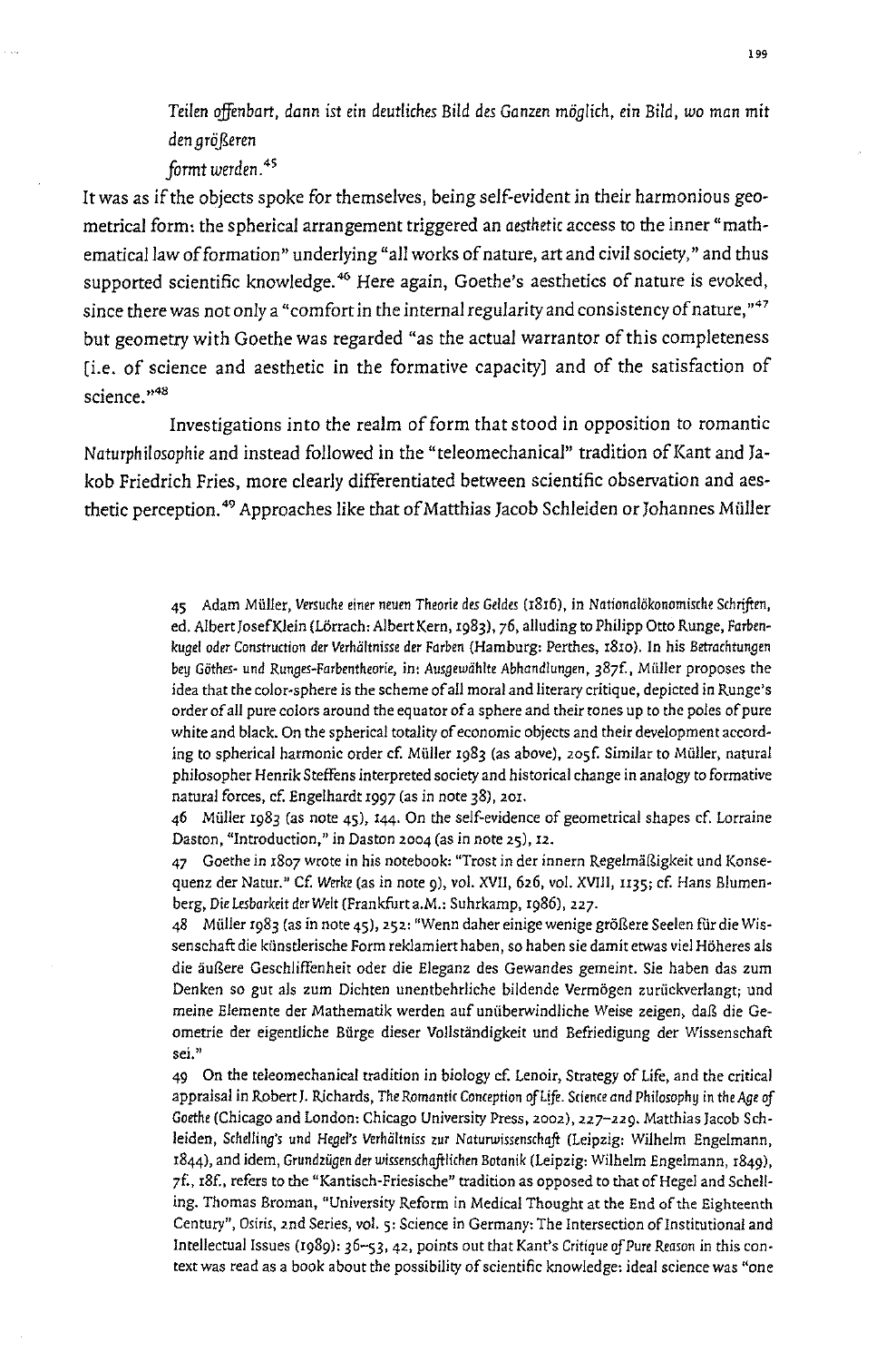did not strive to discover absolute meaning or platonic entities behind a given number of individuals. Understood as something "transphenomenal,"<sup>50</sup> common types did not have to *be true to nature in the sense ofidentity* to *the* absolute. If *they* merely denoted something universal that could rationally be inferred from a given series of observed individual objects, being true to nature required only coherence with the universal laws and forms that govern nature; this implied accurate observation of nature, since the exploration of the general started off with the particular phenomena.

Still even for those who favored *observation,* aesthetical perception played a crucial role. As most naturalists of the first half of the nineteenth century expressed their uneasiness about the increasing specialization and splintering of the sciences, the appeal to aesthetics of nature was rendered important as a complementary *approach* to a tendency of singularization. Aesthetics provided a way to safeguard the investigation of empirical particulars within a comprising whole, aesthetic perception balancing scientific observation. Thus, many authors referred to Alexander von Humboldt's invitation to search for the "living whole," for "unity in diversity" and to try to grasp "the spirit of nature hidden underneath the cover of apparitions."<sup>51</sup> Goethe argued for a mutual interdependence of analysis and synthesis, which were like "breathing out and breathing in,"<sup>52</sup> whilst Johannes Muller confirmed that scientific investigation had to be based on the principle of "denkende Erfahrung,"<sup>53</sup> and Matthias Jacob Schleiden likewise stressed the limits of empirical investigations:

> *Wenn WiT* mit unseren Beobachtungen und *Experimenten,* mit *Zergliederungen,* Schliissen und *Beweisen uns die Natur* in ein plan *verstiindIiches Gewebe von Stolfen* und *Kriiften*

> that contained a limited number of fundamental statements by which empirical data could be logically organized and understood. Those fundamental statements would themselves be based on the structures of knowledge in general, on the very conditions that constituted the possibility of knowledge."

> 50 Mahner/Bunge 1997 (as in note 42), 72. Cf. Engelhardt 1997 (as in note 38), 198: "The interpretations of nature were guided by metaphysical and mathematical principles, by formal categories like differences and identity, analogy, polarity, potency and metamorphosis, but also by specific phenomena and processes of particular spheres of nature. All philosophical understanding must depend on science, on empirical facts."

> 51 Alexander von Humboldt, Kosmos. Entwurf einer physischen Weltbeschreibung (4 vols., Stuttgart: Cotta, 1844), *vol.* t, S.

> 52 lohann Wolfgang von Goethe, "Erliiuterungen zu dem aphoristischen Aufsatz 'Die Natur'," in Goethes Werke, ed. Erich Trunz (Hamburger Ausgabe) (14 Vols., München: C. H. Beck, 1998), *vol.* XIll, 48-52, 51; cf. "Morphologie" [1817J, in: ibid., 53-250, 55. In "Erfahrung und Wissenschaft," in: ibid., 23-45, Goethe distinguishes between empirical, scientific and pure phenomena, and points to the relation between analysis and synthesis (ibid., 27): "Die Erkenntnisse a priori ließ ich mir [...] gefallen, so wie die synthetischen Urteile a priori: denn war ich doch in meinem ganzen Leben, dichtend und beobachtend, synthetisch, und dann wiederanalytisch verfahren, die Systole und Diastole des menschlichen Geistes war **mir, wie ein zweites AtemhoJen, niemals getrennt, immer pulsierend."**

> 53 Cf. Johannes Müller, Handbuch der Physiologie des Menschen für Vorlesungen (2 vols., Koblenz: Hölscher, 1837-40); idem, Von dem Bedürfnis der Physiologie nach einer philosophischen Naturbetrachtung. Eine öffentliche Vorlesung, gehalten zu Bonn am 19. Oktober 1824 (Bonn 1825).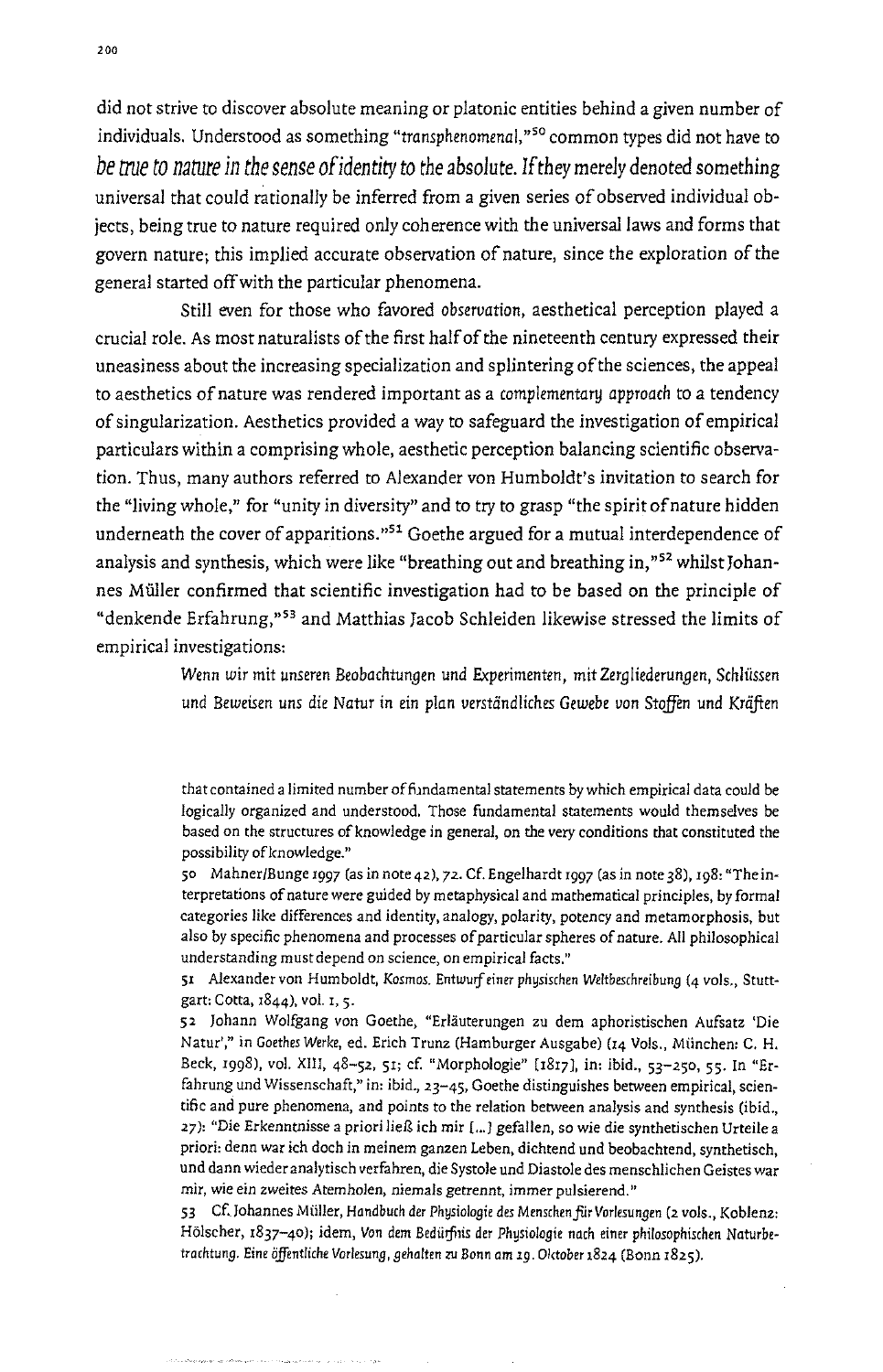*leIjasert haben, treten uns* die Schonheit und *Erhabenheit derselben dazwischen,* verkniip*fen das Zerlegte wieder* zu einem *einigen Ganzen* und *spotten* unserer *Bemiihungen das ewig Unbegreifliche begreifen zu wollen. Wir erklären's nicht und doch ist es wahr, wir begrejfen's* nicht und do ch *ist es da.54* 

What these authors referred to were not ideal types in the platonic sense. Rather, it was the geometrical appeal to universality of simple forms that shaped their attitude towards nature. The alleged geometrical structure of nature formed a basis for the assumption of a development from simple to complex organisms, it hinted towards architectural principles in the realm of life. Schleiden in his *Grundziige der wissenschaftlichen* Botanik (1842) stressed thatthe mathematical philosophy of nature provided universal principles for usage of induction. Nevertheless comparisons between parts of plants and geometrical figures did "not go far," and "regular mathematical shapes never occur in plants" - "except for the globular form of the single cell."<sup>55</sup>

To Schleiden, scientific knowledge had to be based on either experiment or observation, which again had to be carefully trained in order to devote attention to the relevant details in nature. In his chapter on the usage of the microscope, he emphasized that "the impartiality of the observer not at all acquainted with botanic theories" did not guarantee for the correctness of his representation of nature. A skillful use of the instrument as well as experience with natural objects was absolutely essential, following the rule that "to be a lucky observer, one has to observe with intense attention, to gradually learn to see, since seeing is a difficult art."<sup>56</sup> Only in this way could scientific drawings be "true copies of nature."<sup>57</sup> While Naturphilosophie had abstracted from irrelevant details in order to gain knowledge of ideal types, Schleiden emphasized the necessity of training the attention in order to closely observe exactly these details - small, but relevant parts of the object. He could only control the plenitude of details that the microscope revealed to him by deliberately directing his visual attention to particular sections of the object displayed.<sup>58</sup> Skills like these were still relevant for Nägeli and Schwendener twenty years later. For them and other microscopists, to be true to nature no longer required the representation of nature *as* it *is,* but merely an approximation as close as possible. Objectivity had changed sides, was not to be found in nature itself but in skilled observation, scientif-

> 54 Matthias Jacob Schleiden, Die Pflanze und ihr Leben. Populäre Vorträge. Mit 5 farbigen Tafeln und 13 Holzschnitten (Leipzig: W. Engelmann, 1848), 287.

> 55 Matthias Jacob Schleiden, Grundziige der wissenschaftlichen Botanik (2 vols., Leipzig: Wilhelm Engelmann, 1842), I, 140; II, 7f., 16.

56 Ibid., I, 121; on impartiality and skills 1051:, 197.

57 Ibid., I, 123.

58 This fits in with Jonathan Crary's thesis about the mid-nineteenth century break of regimes of observation, cf. Jonathan Crary, Techniques of the Observer: On Vision and Modernity in the Nineteenth Century (Cambridge Mass.: MIT Press, 1991); idem, Suspensions qfPerception: Attention, Spectacle, and Modern Culture (Cambridge Mass./London: MIT Pr., 1999).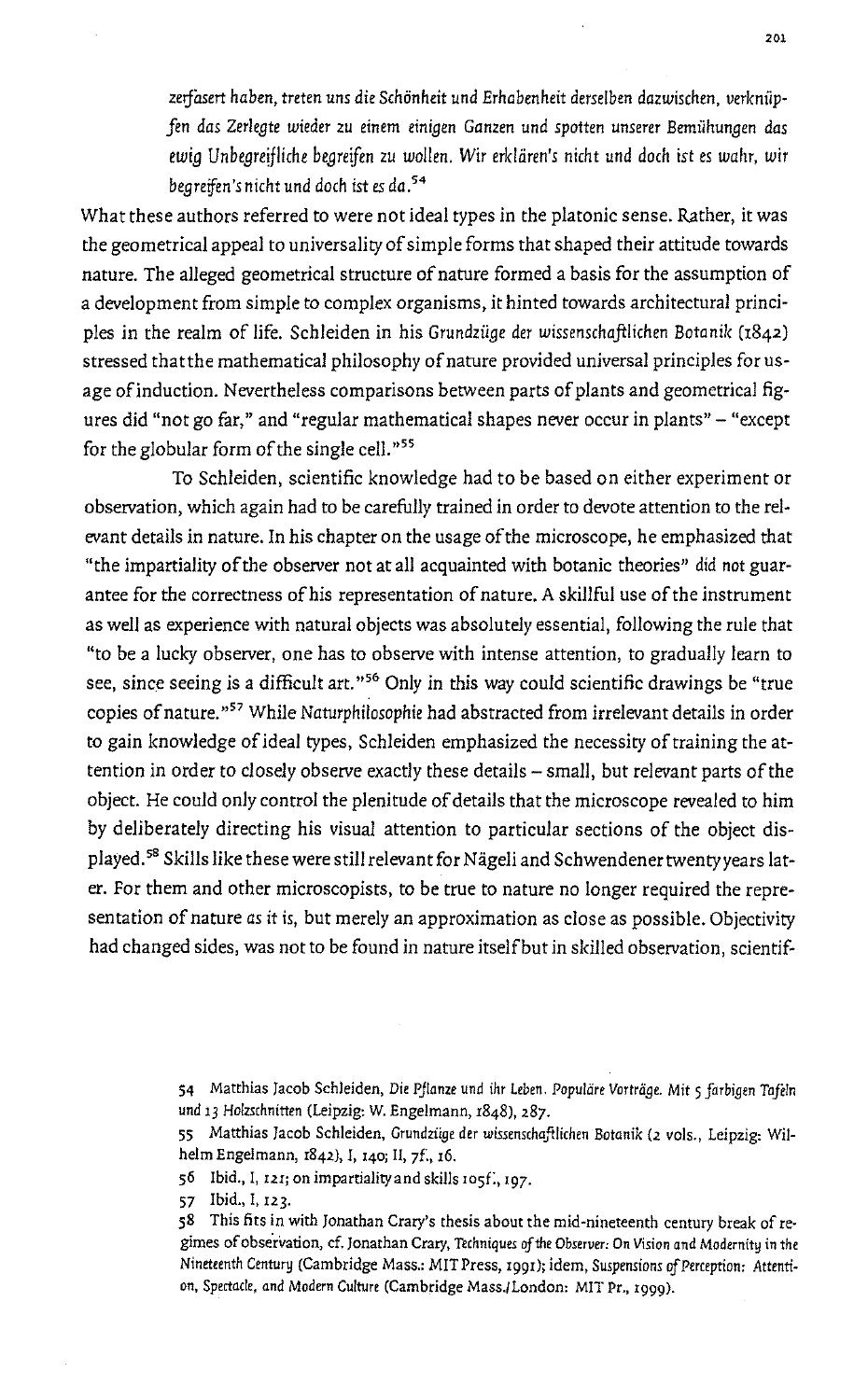ic conventions on representation, and connoisseurship in the handling of technical devices for each particular case. 59

At *the* same time their contemporary, zoologist Ernst Haeckel, provided an allegedly new - evolutionary - perspective on morphology that followed traditional accounts of the visualization of nature: instead of pleading for accuracy like his colleagues, he represented ideal natural forms by omitting irrelevant details; instead of arguing for intersubjective standards rather than natural truths,<sup>60</sup> he insisted on the objective prototypical character of abstractions from reality.<sup>61</sup> In his system of promorphology, Haeckel presented perfect geometrical shapes, evolutionary archetypes, the first organisms on earth, from which all other forms of life gradually emerged. Concerning the causes for this morphogenetic perfection, he polemically opposed Nägeli's vitalistic reference to an immanent morphogenetic force of nature, this being a sign ofintellectual regress to mystical dualistic metaphysics or even to the idea of a divine architect.<sup>62</sup> Nevertheless, he not only conceived an *aesthetic* natural *law* responsible for the beauty of nature, inferred from the stereometric shape of organisms and an alleged universal progression towards more complexity, harmony and order<sup>63</sup> - he himself had held clearly physicotheological posi-

> 59 Nägeli/Schwendener 1867 (as in note 1), 284: "Man kann billiger Weise nicht verlangen, dass die Hand des Zeichners richtig darstelle, was das Auge des Beobachters unrichtig gesehen hat. Die Anforderungen, die man gewohnlich an den Zeichner zu stellen pflegt: richtige Auffassung, Verständnis des Gegenstandes, Naturwahrheit ohne Subjektivität etc. müssen demnach streng genommen auf den Beobachter bezogen werden; der Zeichner hat blog die Aufgabe, die Vorstellung, welcher der Beobachter sich angeeignet hat, sie mag nun richtig oder unrichtig sein, in Anderen wieder zu erwecken." Hugo von Mohl, Mikrographie oder Anleitung zur Kenntnis und zum Gebrauch des Mikroskops (Tübingen: L.F. Fues, 1848), 250, emphasized that skills had to be learned by demonstration and frequent use of the microscope and pointed to dexterity (255), and the necessity of training the eye in order to correctly direct the attention (ibid., 264-267). The scientist himself, even if not a skillfiil artist, should draw his objects, since he was less likely to overlook relevant details; he thus needs mechanical helping devices like the camera lucida (ibid., 321f:).

> 60 The key to correct representation lies in the beholder: It is uniformity in representation, not in the object, which anyway can only be observed from different angles, see Nägeli/Schwendener 1867 (as in note 1), 289f.

> 61 Cf. Martin J. S. Rudwick, "The emergence of a visual language for geological science,  $1760 - 1840$ ," History of Science 14 (1979):  $149 - 95$ . Rudwick explains the emergence of visual language for geological sciences as a part of a general increase of visual communication in the sciences, and a development towards more abstraction and formalization (diagrammatic Hlustrations), capturing the increasing load of theoretical meaning (ibid., 177f.).

> 62 cr: Ernst Haeckel, Die Lebenswunder. GemeinverstiindIiche Studien iiber Biologi5che Philosophie. Ergänzungsband zu dem Buche über die Welträtsel (Stuttgart: Kröner, 1904), 207.

> 63 By referring to Darwinism as the pinnacle of modern science, he staged a new basis for **aesthetics of nature) maintaining the idea of nature as an artist. On the one hand, nature**  could again be seen as a whole, as all phenomena had to be regarded as individual realizations of a unified process. Man, being but a part of nature, not only intuitively followed the same laws when creating art - his cognition of nature had developed in permanent reference to his environment. Thus, in the course of evolution an a priori knowledge had been formed, increased and transmitted that compensated all the insecurities of subjective sensual perception: in direct observation, man could intuitively grasp the truth as well as the beauty of na-